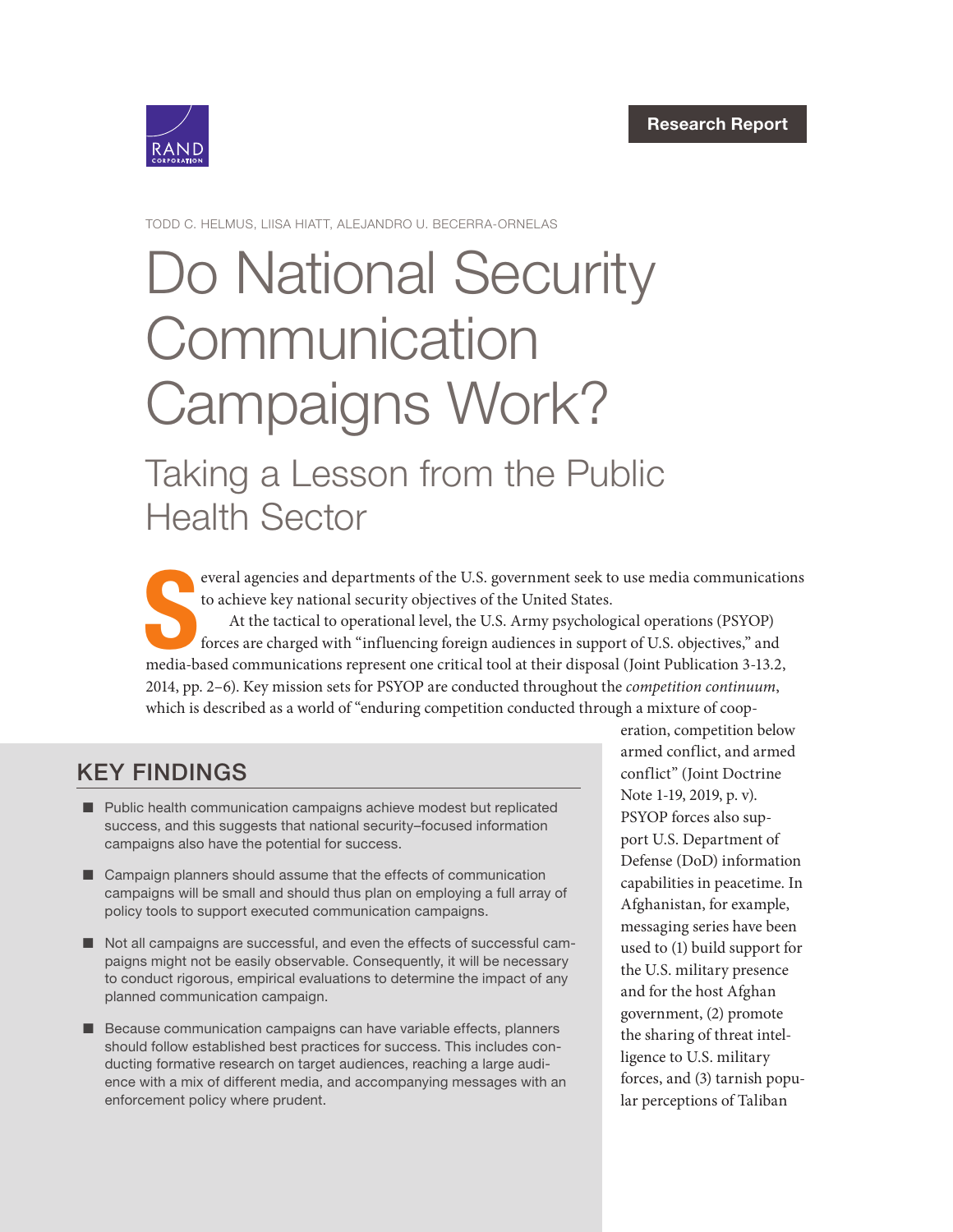insurgents (Munoz, 2012). Similar series were also conducted in Operation Iraqi Freedom (Helmus, Paul, and Glenn, 2007; Segell, 2014). As a concrete example, one major information operation, or communication campaign, sought to use newspaper, radio, and television advertisements to negatively brand the militant group Al-Qa'ida in Iraq (Segell, 2014).

At the more strategic level, the Global Engagement Center (GEC), housed in the U.S. Department of State, has the mission to "direct, lead, synchronize, integrate, and coordinate efforts of the Federal Government" to, in part, "expose, and counter foreign state and foreign non-state propaganda and disinformation efforts" (U.S. Department of State, undated). The GEC, for example, has focused on supporting countering violent extremism (CVE) and counterdisinformation communication campaigns led and executed by local partners. Like its predecessor organization, the Center for Strategic Counterterrorism Communications, the GEC has also launched its own mass media communication campaigns targeting, for instance, ISIS recruitment efforts (Robinson et al., 2018; Miller and Higham, 2015). Militaries and civilian agencies of various allied nations also conduct such campaigns in support of various national security objectives.

Ultimately, a question arises as to the effectiveness of such campaigns. Can government-led communication campaigns addressing national security issues be effective in changing the behavior of target audiences?

Conducting rigorous evaluations that document the impacts of specific communication campaigns is a critical undertaking. Evaluations, especially summative evaluations that assess whether the campaign

#### Abbreviations

| <b>CVF</b>   | countering violent extremism       |
|--------------|------------------------------------|
| DoD          | U.S. Department of Defense         |
| <b>GEC</b>   | <b>Global Engagement Center</b>    |
| <b>HIV</b>   | human immunodeficiency virus       |
| <b>KAB</b>   | knowledge, attitudes, and behavior |
| OR           | odds ratio                         |
| <b>PSYOP</b> | psychological operations           |
| <b>RCT</b>   | randomized controlled trial        |
| <b>RR</b>    | relative risk                      |
| STD          | sexually transmitted disease       |
|              |                                    |

produced measurable changes in target audience knowledge, attitudes, and behavior (KAB), can help inform congressional or agency-specific funding decisions and enable planners to continually improve developed campaigns. The evaluations can also guide future operational planning efforts (Helmus and Klein, 2018; Helmus et al., 2017). For example, for military planners, it would be helpful to understand the level of effect that a supporting PSYOP campaign can potentially have on civilian populations as part of a military contingency operation.

To date, few if any such rigorous evaluations have been published.<sup>1</sup> Although conducting such studies is an obvious necessity, it will take time to accumulate a large enough body of evidence that would give policymakers and researchers alike confidence in the impact and utility of such communication campaigns.2 How, then, can funders and operational planners gauge the potential impacts of these campaigns?

One approach is to open the aperture and consider the impacts of nonnational security–focused campaigns—for example, those focused on public health. Government and nongovernmental agencies and organizations have been underwriting public health communication campaigns since at least the 1960s (Snyder et al., 2004). These campaigns, for example, have sought to reduce the prevalence of cigarette smoking and illicit-drug use, promote safe-sex behaviors, increase vaccinations, and advance various other healthy behaviors. A major benefit of focusing on public health campaigns is that hundreds of such campaigns have been subject to rigorous empirical evaluation, with research findings published in peer-reviewed journals. Consequently, evaluations of public health campaigns provide a full body of scientific evidence for considering the impacts of communication campaigns.

In this project, we sought to exploit the weight of the health communication campaign literature to better understand the types of effects that communication campaigns can achieve. We aimed to answer three questions:

- First, how effective are communication campaigns?
- Second, how consistently do communication campaigns produce measurable effects?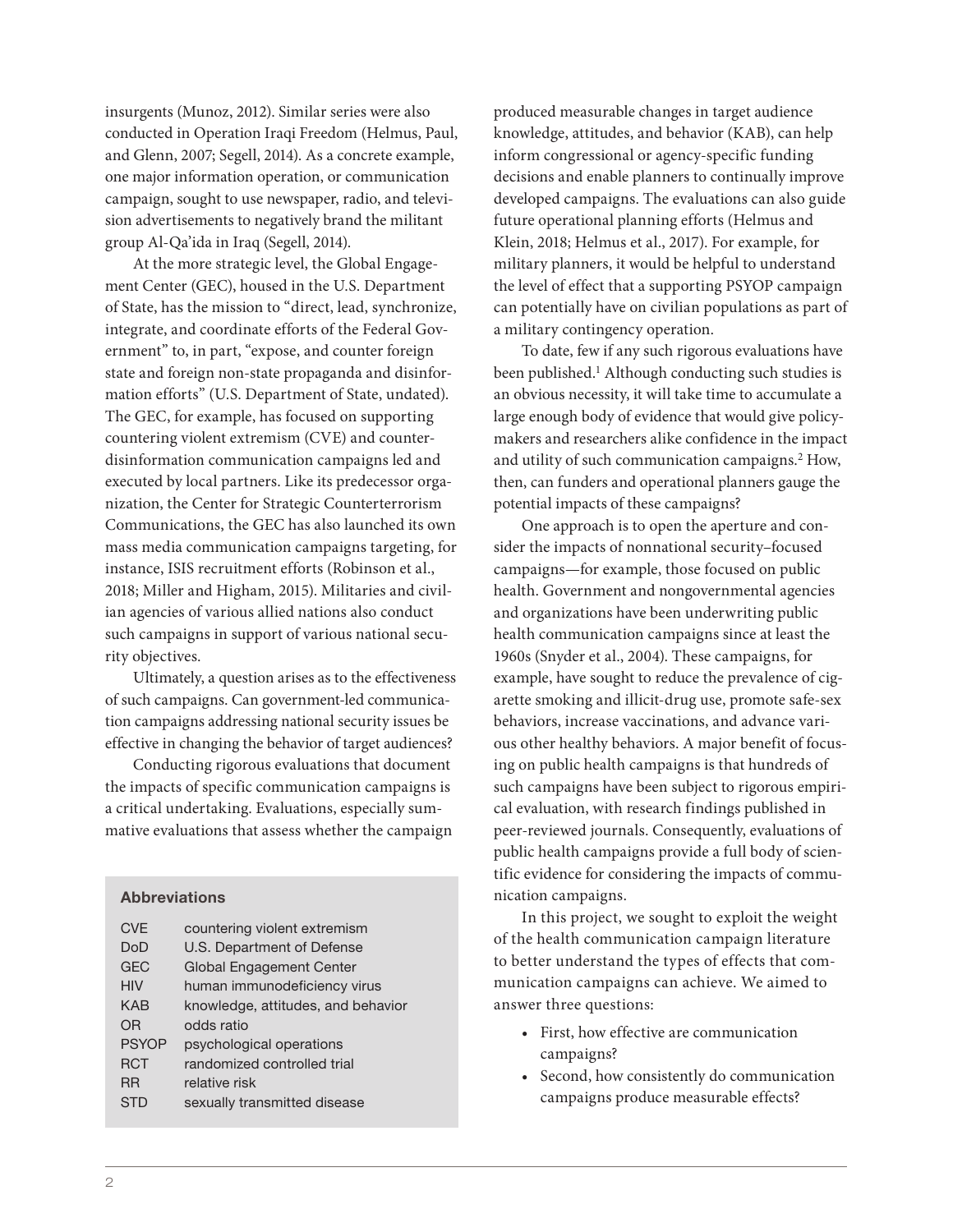• Third, what factors contribute to improved outcomes? This question sought to identify whether certain types of media dissemination practices produced the most-effective findings.

One challenge to conducting this project was the sheer number of published communication campaign evaluations. On initial review of the literature, it became obvious that there were too many studies to effectively review, given the originally limited scope of this project. Many of the individual studies, however, are frequently analyzed as part of published systematic reviews and meta-analyses. Systematic reviews are simply review papers that use systematic methods to collect individual, published studies and analyze and synthesize the findings of those papers. Alternatively, meta-analyses combine the results of multiple studies and use statistical analyses to analyze the combined effect of those studies. By focusing on these systematic review and meta-analysis studies, we were able to more efficiently provide an overall picture of campaign effects.

Health communications are not a perfect model of national security–focused campaigns. PSYOP campaigns are often conducted in hotly disputed theaters of operation. And campaigns to reduce violent extremism or promote the provision of intelligence against an insurgent force must contend with opposing propaganda by extremists and insurgents. How audiences perceive the messenger may greatly differ. It might generally be assumed that audiences of public health campaigns place some trust in the messenger, and this may not be a given in national security campaigns. The character of the message may be different. Public health campaigns promote good health practices, which offer a personal benefit to audiences, while national security campaigns primarily seek to benefit the tactical, operational, or strategic interest of the United States.

Health campaigns do not have to contend with a hardened enemy per se, but they are not without their adversaries. A "stop smoking" campaign or a "do not use drugs" campaign must fight the countervailing influences of biochemical addiction at the individual level and tobacco company ads or the neighborhood drug dealer. Other health campaigns must confront entrenched conspiracy theories and deep cultural

mistrust on topics related to vaccinations or safe sex behaviors. Health campaigns must also combat the influence of peer networks, reverse engrained habits, and fight individual addiction to chemical substances or unprotected sex. And many public health campaigns are conducted in developing countries, which impose both logistical and cultural challenges. Thus, although not a perfect analogy, an assessment of health campaign effects would likely yield information helpful to policy and operational planners.

Finally, we conclude this introduction with a note on terminology. Different players in the communications space use different terms. PSYOP forces doctrinally refer to such a messaging operation as a series, which includes a set of actions and messages designed to focus on and support a single objective and target audience combination. The comparable term used in advertising is advertising campaign, and in public health, common terms include massmedia campaign, communication campaign, or even just intervention. For this report, we will use the term communication campaign because much of this discussion is focused on the public health literature. We will, however, use the doctrinal term series when directly addressing PSYOP. For an assessment of nonpublic-health communication campaigns and their implications for strategic competition with Russia, see McCulloch and Watts, 2021.

### Approach

This section details the approach we took to conduct this systematic review, which examines two types of communication modalities: mass media and social marketing.

Social marketing and mass media campaigns have much in common. Planners for both campaigns seek to disseminate core message themes through various media channels, such as television, radio, print, and social media; focus on changing audience behavior and associated knowledge and attitudinal outcomes; understand the unique characteristics of their target audience; and shape the content of the message to align with that target audience.3

However, the two types of modalities differ in important ways. In mass media campaigns, planners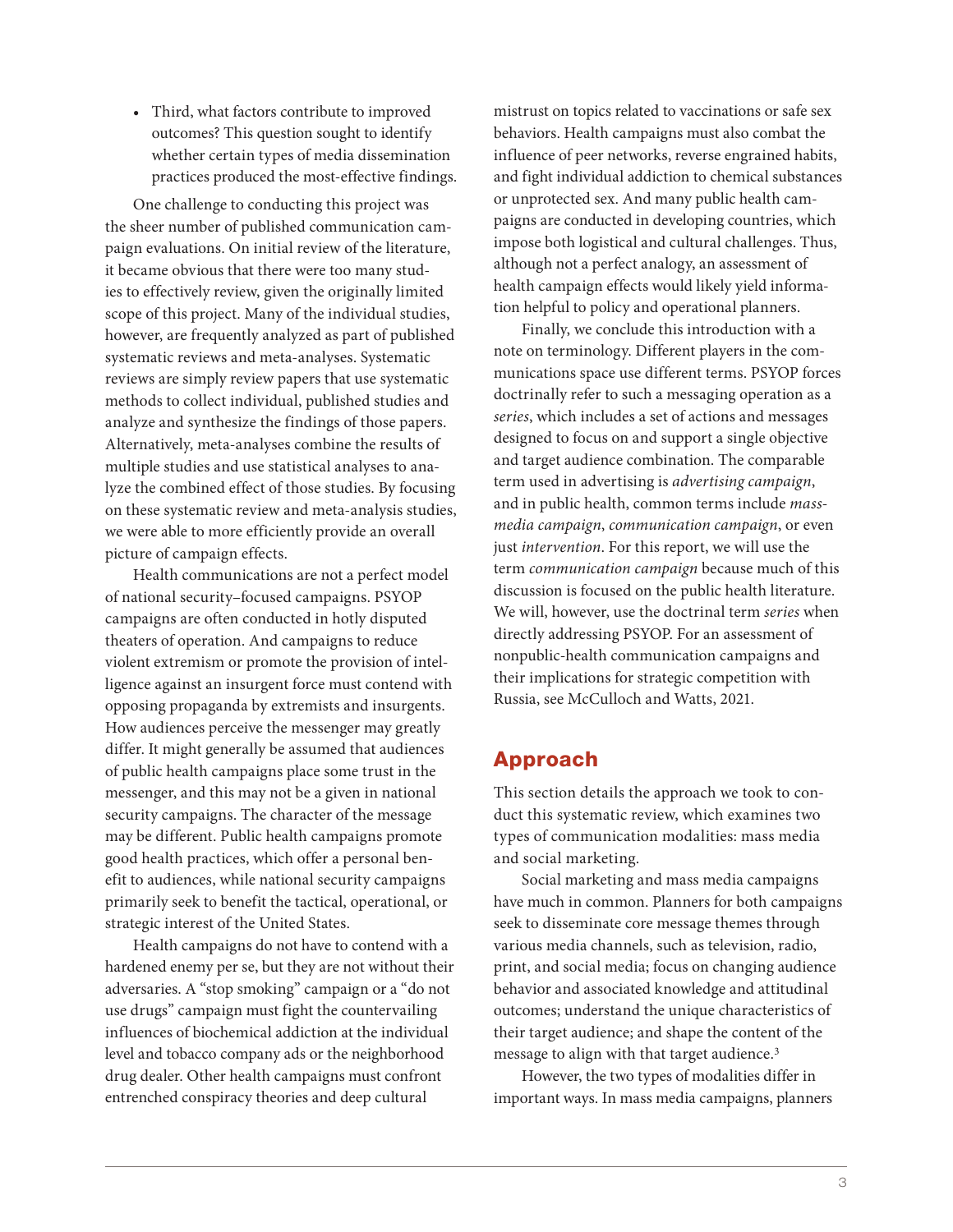typically rely on communication efforts to influence their target audiences, while social marketing campaigns use marketing principles related to "leveraging product, place, and pricing strategies" to make it easier for target audiences to change their behavior ( Friedman et al., 2016, p. S83).

Social marketing campaigns, for example, might help improve safe sex practices by making condoms more accessible, or they might increase testing for sexually transmitted diseases (STDs) by offering more testing locations, making the locations easier to access, or making the STD tests "less invasive, faster and easier" (Friedman et al., 2016, p. S83). In contrast, health communication or mass communication, with their primary reliance on messaging, are often unable to address systemic issues or barriers to access for behavioral change. Helmus, Paul, and Glenn, 2007, provides an example of how social marketing campaigns can be used in support of PSYOP. In addition, despite the differences between the two campaign styles, the commonalities between the two—particularly the reliance on disseminating core message themes through various media channels warrant that we consider findings for both mass media and social marketing campaigns.

We conducted a systematic search query of relevant publication databases to collect the sample of systematic review and meta-analytic studies used in this report. Overall, 41 studies that conducted either a systematic review or meta-analysis on mass media or social marketing campaigns were included in the research for this report.4

#### **Limitations**

It is important to caveat several limitations in the methods employed in this systematic review. Best practice for systematic reviews calls for the review of titles and abstracts to be conducted by two independent raters (Okoli, 2015). Likewise, researchers should employ two separate reviewers in analyzing and coding the research papers that make up the final systematic review database. In instances where codings of the two reviews differ, they are to work together, alongside a third researcher, to adjudicate the differences. Unfortunately, the limited scope

and resources for this research did not permit dual codings. Instead, two analysts each coded separate tranches of papers. The primary author then reviewed the codes for each study that contributed data to Table 1 on effect sizes and to the information presented in the appendix on consistency of effects.

The remainder of this report details our assessment findings and implications. The next section details the results of the analysis and is followed by a summary of implications.

#### Findings

In reviewing our findings, we first describe the sample of review papers included in this review, and then we seek to answer the three key questions underpinning this project:

- How effective are communication campaigns?
- How consistently do communication campaigns produce measurable effects?
- What factors contribute to improved outcomes?

#### Collected Data Set

As noted, 41 systematic reviews and meta-analytic studies qualified for final review. Of these 41 studies, 22 focused on mass media, 15 on social marketing, and four on mixed mass media and social marketing. Audiences for the communication campaigns included high-  $(n = 27)$  and low-income  $(n = 3)$  audiences in addition to a mixture of the two  $(n = 11)$ . In terms of campaign topics, studies focused on reducing risk of human immunodeficiency virus (HIV) or other sexually transmitted diseases ( $n = 8$ ), reducing drug and alcohol use  $(n = 6)$  or smoking  $(n = 4)$ , and promoting conservation ( $n = 3$ ). Five studies incorporated a diverse array of health campaigns, while 15 studies were classified as generic public health campaigns. These efforts focused on discrete outcomes, including exercise promotion, cancer screening, condom use in support of family planning, use of folic acid during pregnancy, vaccinations, and health service utilization. The average number of studies included in these reviews was 27.8 (range of three to 125 studies).5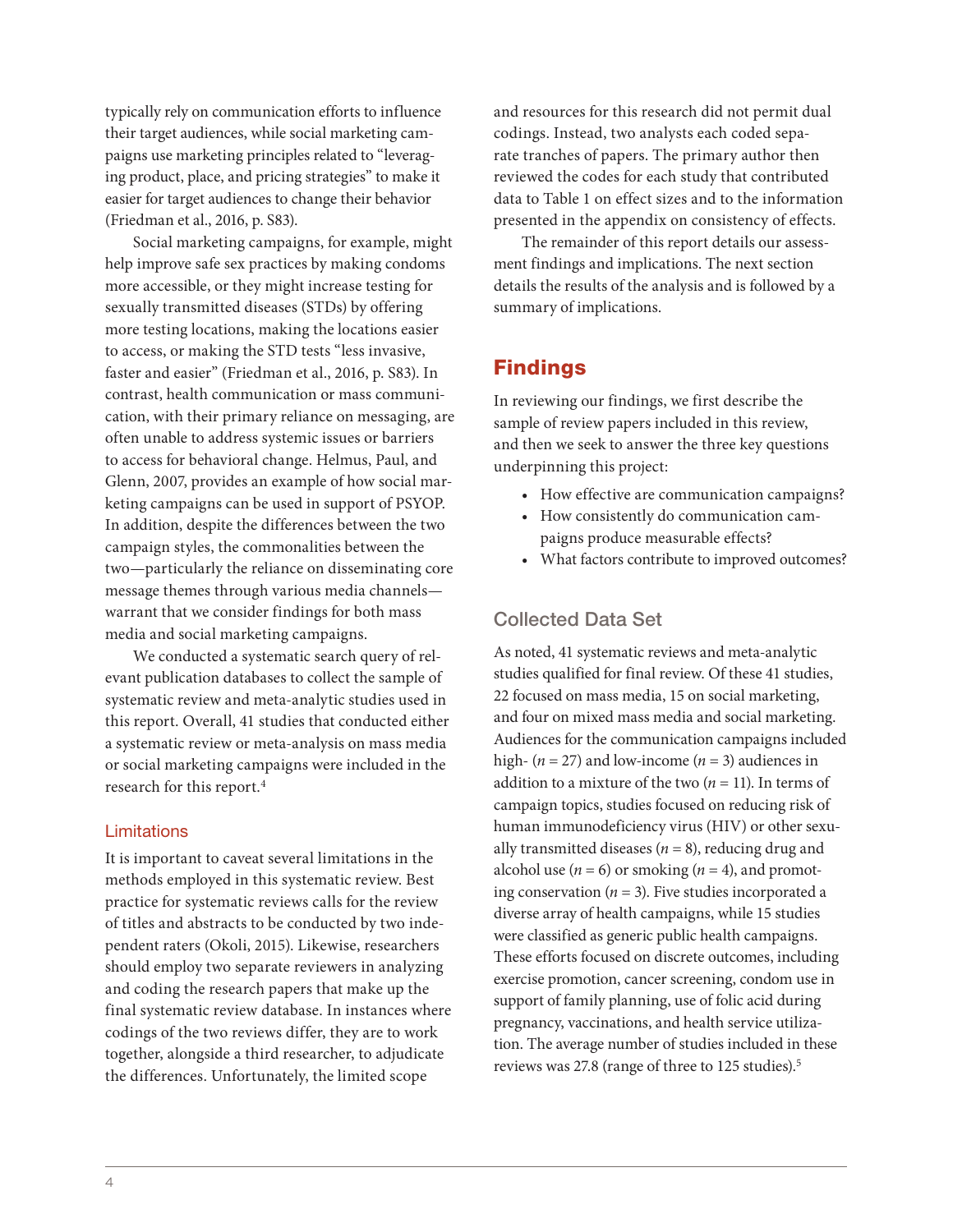#### TABLE 1

Summary of Meta-Analytic Effect Sizes for Public Health Communication Campaign–Influenced Behavior Change

| Source                                 | Communication<br><b>Type</b>                    | Audience        | Dependent Measure Number of Studies |        | <b>Effect Size Type</b> | <b>Effect Size</b>                      | Level of Effect |
|----------------------------------------|-------------------------------------------------|-----------------|-------------------------------------|--------|-------------------------|-----------------------------------------|-----------------|
| Clement et al., 2013                   | Mass media                                      | Western         | Prejudice                           | 19     | Cohen's d               | $-0.38$ (95% CI:<br>not provided)       | Small           |
| Cugelman, Thelwall,<br>and Dawes, 2011 | Social marketing                                | Western         | Health behavior<br>change           | 30     | Cohen's d               | 0.194 (95% CI:<br>0.111 to 0.278)       | Small           |
| Allara et al., 2015                    | Mass media                                      | Western         | Drug use                            | 8 RCTs | Cohen's d               | $-0.02$ (95% CI:<br>$-0.15$ to 0.12)    | No effect       |
| Anker et al., 2016                     | Mass media                                      | Mixed           | Health behavior<br>change           | 61     | $\boldsymbol{r}$        | 0.054 (95% CI:<br>0.033 to 0.075)       | Very small      |
| Snyder et al., 2004                    | Mass media                                      | Western         | Varied health<br>behaviors          | 48     | $\mathbf{r}$            | 0.09 (95% CI:<br>$0.07$ to $0.1$ )      | Small           |
| Werb et al., 2011                      | Mass media<br>(public service<br>announcements) | Western         | Intention to use<br>drugs           | 6 RCTs | $\mathsf{r}$            | 0.29 (95% CI:<br>0.17 to 0.75)          | No effect       |
|                                        |                                                 |                 |                                     | $4^a$  | $\boldsymbol{r}$        | $-0.04$ (95% CI:<br>$0.06$ to $-0.01$ ) | No effect       |
| Babalola, Figueroa,<br>and Krenn, 2017 | Mass media                                      | Non-<br>Western | Contraceptive use                   | 47     | <b>OR</b>               | 1.93 (95% CI:<br>1.75 to 2.14)          | Small to medium |
| Sweat et al., 2012                     | Social marketing                                | Non-Western     | Condom use                          | 6      | <b>OR</b>               | 2.10 (95% CI:<br>1.51 to 2.91)          | Small           |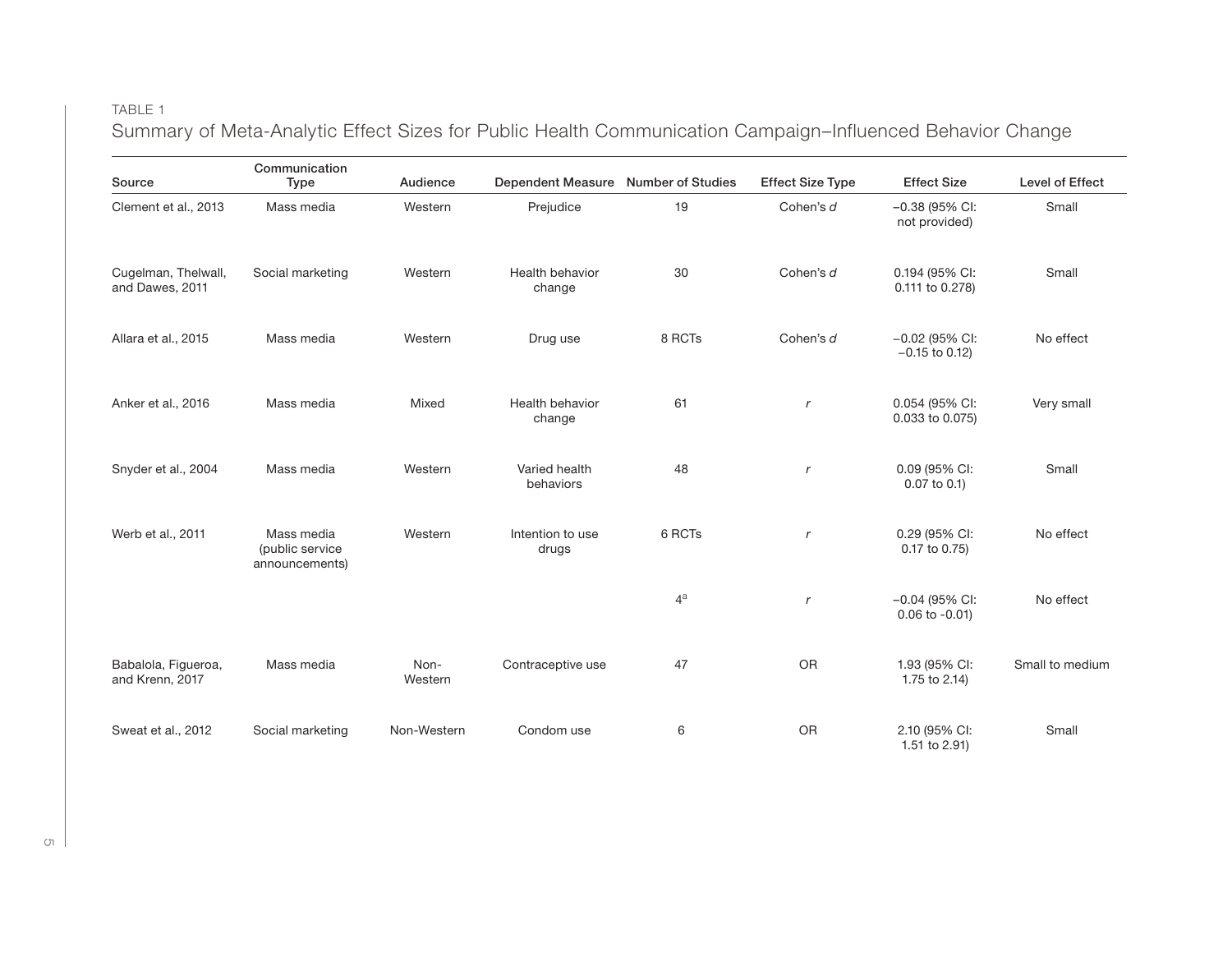#### Table 1—Continued

| Source                                     | Communication<br>Type | Audience    | Dependent Measure                                               | <b>Number of Studies</b> | <b>Effect Size Type</b> | <b>Effect Size</b>               | Level of Effect    |
|--------------------------------------------|-----------------------|-------------|-----------------------------------------------------------------|--------------------------|-------------------------|----------------------------------|--------------------|
| Yaday and<br>Kobayashi, 2015               | Mass media            | Western     | Drunk driving and<br>alcohol-related<br>crashes                 | $\overline{7}$           | <b>RR</b>               | 1.00 (95% CI:<br>0.94 to 1.06)   | No effect          |
| Lenters, Das, and<br><b>Bhutta, 2013</b>   | Social marketing      | Non-Western | Use of oral<br>rehydration solutions<br>to treat child diarrhea | 4 RCTs                   | <b>RR</b>               | 1.82 (95% CI:<br>1.17 to 2.85)   | Small <sup>b</sup> |
| Abioye, Hajifathalian,<br>and Danaei, 2013 | Mass media            | Western     | Moderate-intensity<br>walking                                   | 3                        | <b>RR</b>               | 1.53 (95% CI:<br>1.25 to 1.87)   | Small              |
|                                            |                       |             | Achievement of<br>recommended<br>physical activity              | $\overline{4}$           | <b>RR</b>               | 1.02 (95% CI:<br>$0.91$ to 1.14) | No effect          |

NOTE: Examples of Western audiences include those residing in the United States, Canada, Australia, New Zealand, and in such European countries as the Netherlands, United Kingdom, and Norway. Examples of non-Western audiences include those residing in Africa, Asia, and Latin America. CI = confidence interval; RCT = randomized controlled trial; r refers to a correlation coefficient, and the statistic requires assessment both prior to (e.g., baseline) and postintervention. For both Cohen's d and r, the effect is statistically significant if the 95% CI excludes zero and both give a measure of absolute differences between treatment and control groups. The OR and RR are significant if the interval excludes one and they give a measure of the relative difference (e.g., a percentage change).

a These were observational studies.

b There was a 1.82-fold increase in oral rehydration use.

 $\circ$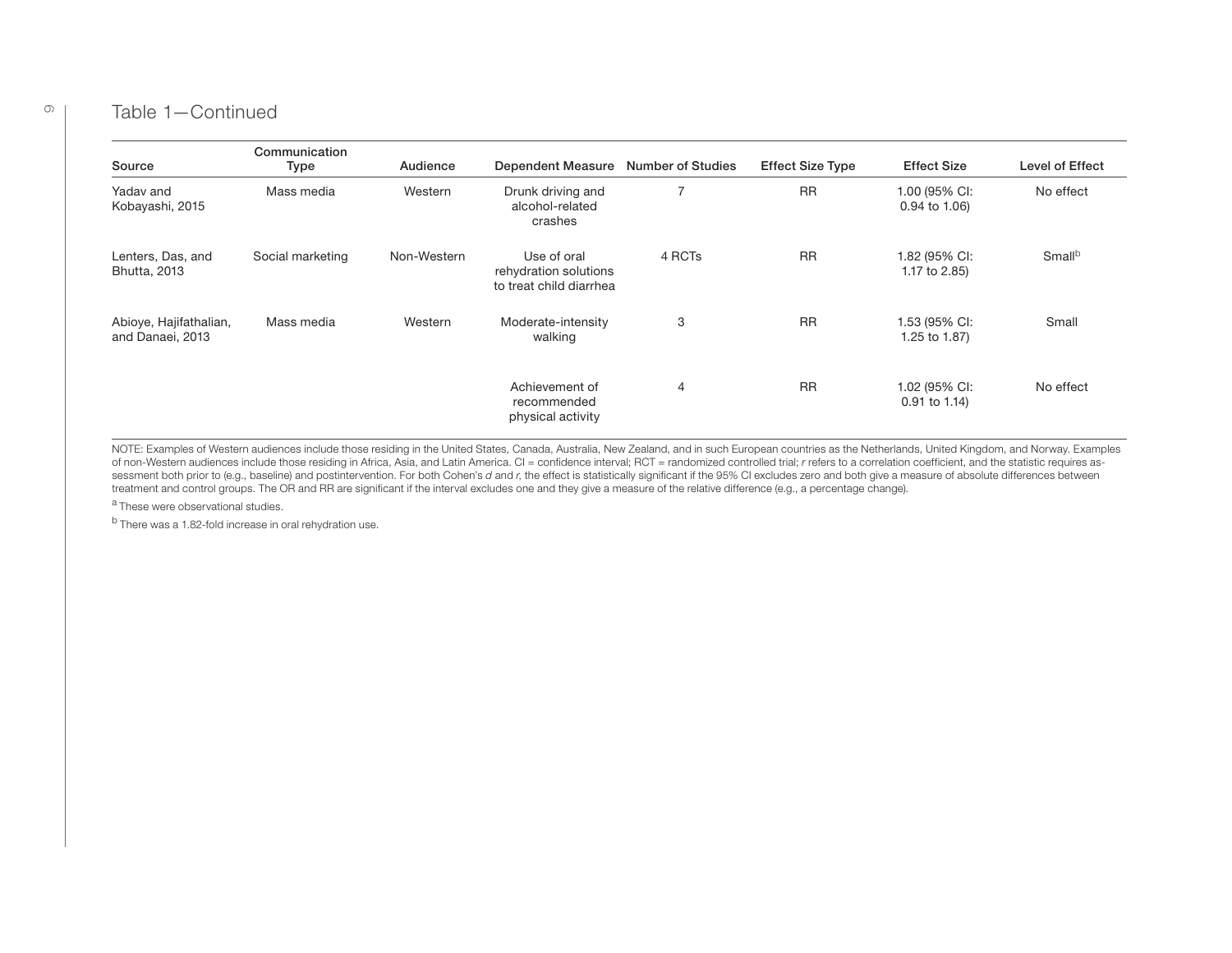#### How Effective Are Communication Campaigns?

To assess the impacts of communication campaigns, we reviewed results from meta-analyses conducted in the reviewed studies. Meta-analyses provide a statistical procedure for combining the results of multiple studies and yield a statistical description of the overall effect of those studies. Overall, 12 reports provided some indication of pooled effect sizes. Table 1 lists the effect sizes for 11 of these reports that examine observed or self-reported behavioral outcomes. Results for one paper (Wei et al., 2011) were excluded because it pooled results for only two studies. The table is organized by the type of effect size used in different studies, starting with Cohen's  $d$ , then  $r$ , odds ratio (OR), and relative risk (RR). Cohen's  $d$  and  $r$  are typically used to assess continuous outcomes, while OR and RR evaluate dichotomous outcomes. Cohen's d is an effect size that is often used to indicate the standardized difference between two means, while  $r$  is described as a standardized measure of the strength and direction of a linear relationship, where zero indicates no relationship and 1 or –1 indicates a perfect relationship (McLeod, 2019). According to Cristiano Ialongo, the OR represents the likelihood that an event occurs because of a certain factor (in this case, exposure to a media campaign) against the probability that it arises just by chance (that is, when the factor is absent) (Ialongo, 2016). RR is the ratio of the risk of an event in two groups (Sistrom and Garvan, 2004).

Outcomes for all these measures could be labeled small, medium, or large.<sup>6</sup> As seen, the outcomes all varied from what might be considered very small to small or medium.7

What does it mean to have a small effect size? First, it should be noted that even a small effect size is a real effect. Figure 1 depicts the kind of change in a target audience that is engendered by a small Cohen's d effect size of 0.2, roughly equivalent to other small effect sizes listed in Table 1. With an effect of this size, 58 percent of the exposed audience, as measured by behavioral or attitude change, will be above the mean of those in a control group. Another way of describing this is that there is a 56-percent chance that a person picked at random from the treatment group will have a higher score than a person picked at random from the

control group (Magnusson, undated). This is in contrast to, say, a medium effect size, in which 66 percent of the treatment group will be above the mean of the control group.

In layman's terms and to draw from Cohen himself, a small effect size is a real effect but one that is so small that observing it requires careful observation, while a medium effect size can be seen with the "naked eye" and a large effect size is easily observable (Cohen, 1988).8

As an example, consider a hypothetical stopsmoking campaign that reaches a population of 100,000 individuals, half of whom smoke cigarettes. A stop-smoking communication campaign that achieved a small effect size (e.g., RR of 1.22 or an OR of 1.28) would help 9,000 individuals quit smoking cigarettes, an 18-percent reduction in cigarette smoking. This would represent a real and beneficial outcome, although the outcome might not be obvious to a casual observer on the street. This type of effect can be observed in Figure 2.

The circles, in this analogy, represent current smokers and the squares nonsmokers. It is reduced in scale so that each circle or square represents 1,000 people out of a population of 100,000. Box A shows a 50/50 split between smokers and nonsmokers. Box B represents a change that would incur with a small effect size: There are 41 black squares and 59 blue circles. Box C shows the difference with a large effect size (e.g., RR of 1.66 or an OR of 4.82): There are 17 squares and 83 circles, an improvement that is visibly obvious.

To illustrate the range of effect sizes found in the meta-analytic reviews, it is helpful to examine two particular studies. First, Babalola, Figueroa, and Krenn, 2017, conducted a meta-analysis of demographic and health surveys to assess the impacts of mass media campaigns promoting contraceptive use. In their assessment of 47 surveys, they found that 44 percent of women in sub-Saharan Africa were exposed to some type of family planning– related mass media intervention in the preceding year. They discovered an effect size OR of 1.93, which suggests that "exposure to communication programs on family planning through the mass media is associated with a 93 percent increase in the odds of contraceptive use compared to nonexposure" (p. 891). The authors note that this is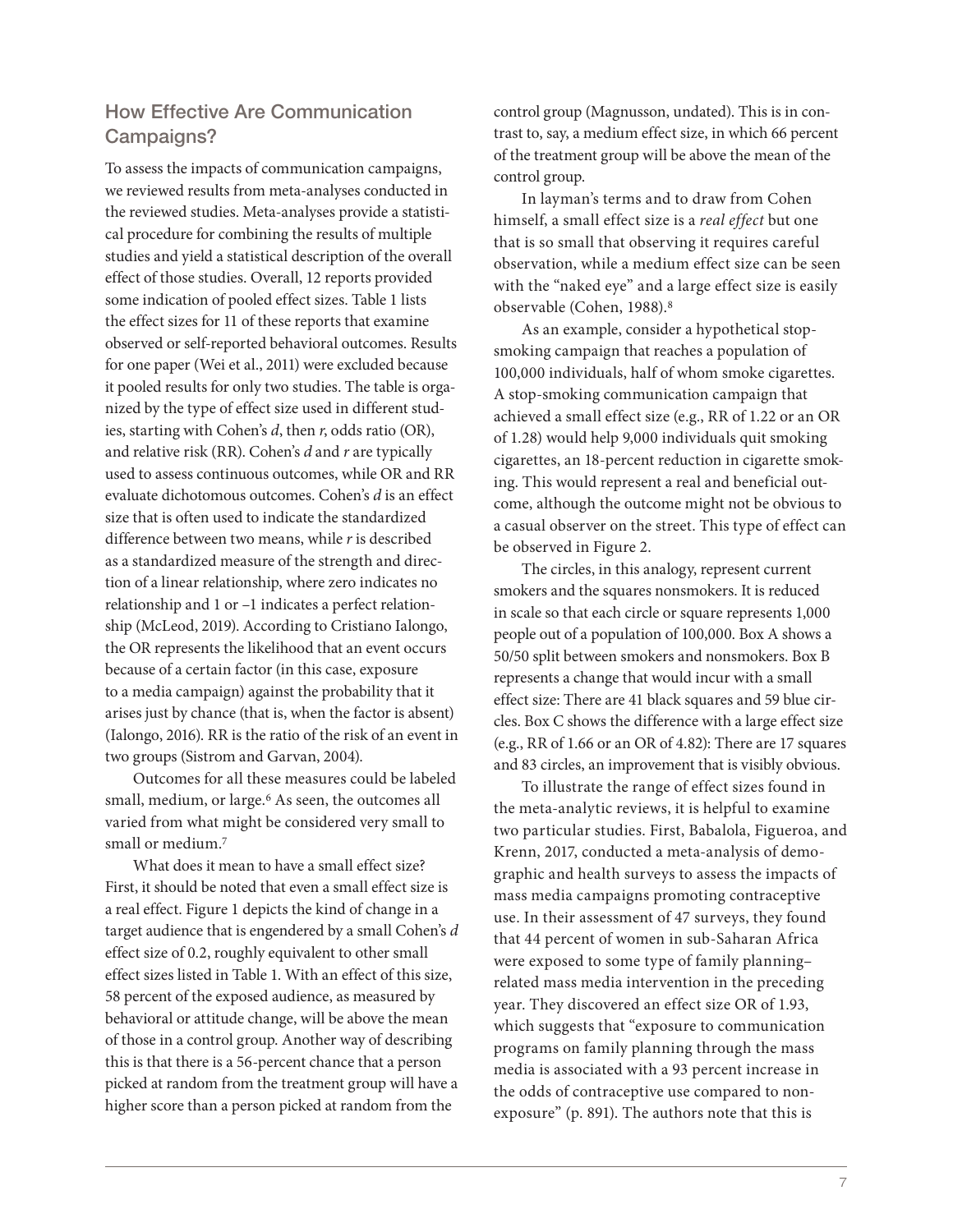#### FIGURE 1 Visualization of a Small Effect Size



#### FIGURE 2

An Example of Small and Large Effect Sizes Using Dichotomous Treatment Outcomes



NOTE: In Box A, which represents a notional control group, there are 50 black squares and 50 blue circles. In Box B, which represents a small effect size (RR = 1.18 or OR = 1.43), there are 41 black squares and 59 blue circles. In Box C, which represents a large treatment effect (RR = 1.66 or OR = 4.82), there are 17 black squares and 83 blue circles.

comparable to a Cohen's d of 0.36, which is between a small (0.2) and medium (0.5) effect size. In contrast, Anker et al., 2016, reviewed 63 studies across campaigns that sought to address such outcomes as safer sex practices, health screenings, and physical activity. For behavior change outcomes, they found a relatively small effect size of  $r = 0.05$ . Effect sizes measured by r cannot be expressed as a percentage increase or decrease (as is the case with ORs); however, it is possible to weight the effects. An  $r$ 

value of 0.1 is considered a small effect size, on par with a Cohen's d of 0.2. Still, the authors state that the findings support the conclusions that "health campaigns produce a consistent advantage over the absence of campaign messages" (p. 451).<sup>9</sup> As noted in the implications section of this report, these small but meaningful effect sizes suggest the potential utility of national security–focused communication campaigns.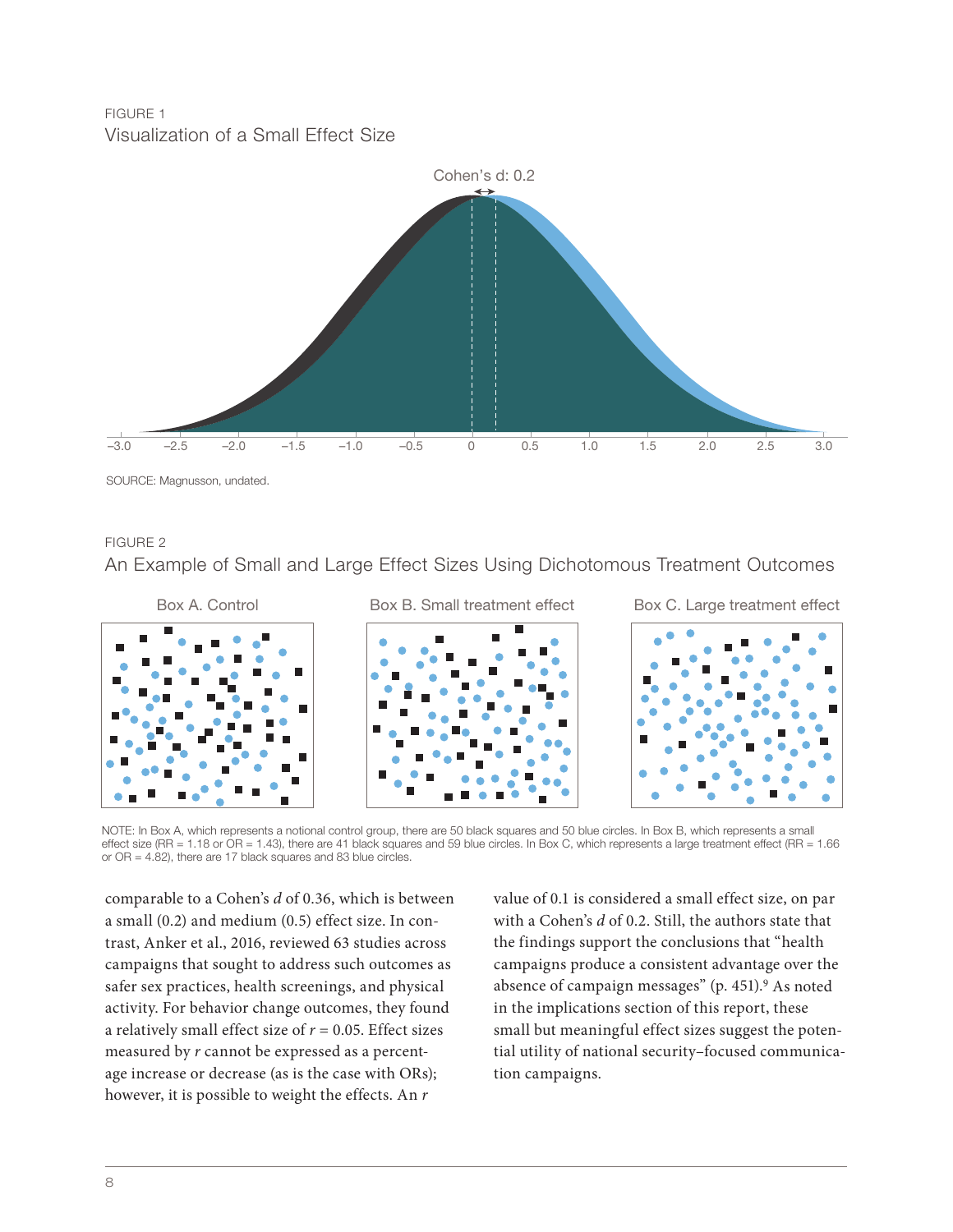### How Consistently Do Campaigns Produce Statistically Significant Effects?

Another question is how consistently communication campaigns produce effects. The appendix provides a summary of the ratio in each publication for total effective over total number of studies. These data are based on observations from the individual authors as to what studies were effective versus those that were not. Therefore, the definition of effective likely varies across studies. In addition, there is a bias in the scientific literature that disproportionately leaves unpublished those studies that fail to find statistically significant effects. This bias likely affects this literature. In addition, it is possible that communication campaigns that underwent scientific evaluation were not representative of the general body of communication campaigns, possibly because they were designed with the evaluation in mind or received greater levels of funding than typical communication campaigns.

We should note that the ability of a particular study to detect a statistically significant effect is influenced by several variables, including the design of the evaluation, the dose of the campaign as measured by the number and frequency of messages and the campaign's reach, and key barriers to campaign adoption that may be present for particular issues. In addition, various individual studies are cited as part of multiple review papers, and so there is surely double counting of individual campaign evaluations. However, it is clear from this exercise that some communication campaigns fail to engender detectable, statistically significant differences in audience KAB.

Firestone et al., 2017, provides an example that is more nuanced than most studies in that it categorized 125 global health campaigns according to positive, mixed, or no significant effects (in contrast to just categorizing effective versus ineffective). Focusing on analysis of behavioral outcomes in 108 studies, they found the following: 31 studies showed positive results; 60 showed mixed findings; and 17 showed no significant results. Overall, 86.7 percent of their studies showed positive or mixed effects.10

These percentages should be considered in light of the effect size references in Table 1. These effect

sizes combine both individual effective and ineffective studies alike and so provide an estimate of overall pooled effects. However, the findings of this section make clear that there is a degree of heterogeneity in the effectiveness of individual campaigns, with at least a quarter of studies not showing statistically significant effects. As we note in the conclusion, campaign planners will need to assess the impacts of communication campaigns to determine the effectiveness of any particular campaign.

### What Makes Some Campaigns More Effective Than Others?

Not all communication campaigns achieve equivalent effects, and so it is prudent to ask what makes some campaigns more effective than others. One way to answer this question is to focus on the different types of campaign objectives. Snyder et al., 2004, analyzed the impacts of 48 communication campaigns, examining the relative impacts of different campaign objectives (e.g., smoking cessation, seat belt use, sexual health). There is substantial variability in terms of the effectiveness of different types of campaigns. For example, 17 anti-smoking studies achieved a very small effect size of  $r = 0.05$ , while five seat-belt campaigns achieved a pooled effect of  $r = 0.15$ . However, the authors could not find patterns that helped account for the various differences in outcomes.

Snyder et al., 2004, however, did observe an effect for enforcement messages. For instance, in one cited example, a seat-belt campaign promoted upcoming enforcement activities in the form of roadblocks to check adherence with seat-belt laws. In general, campaigns that included at least one enforcement message resulted in the most-robust campaign effects, an observation that could prove particularly useful to military planners. The authors found a mean change of 17 percent in populations performing the goal behavior among enforcement campaigns and 5 percent among nonenforcement adoption campaigns. This is in comparison with campaigns that did not include enforcement messages, which only produced changes of 3 to 5 percent. Other studies not reviewed in this report have substantiated the importance of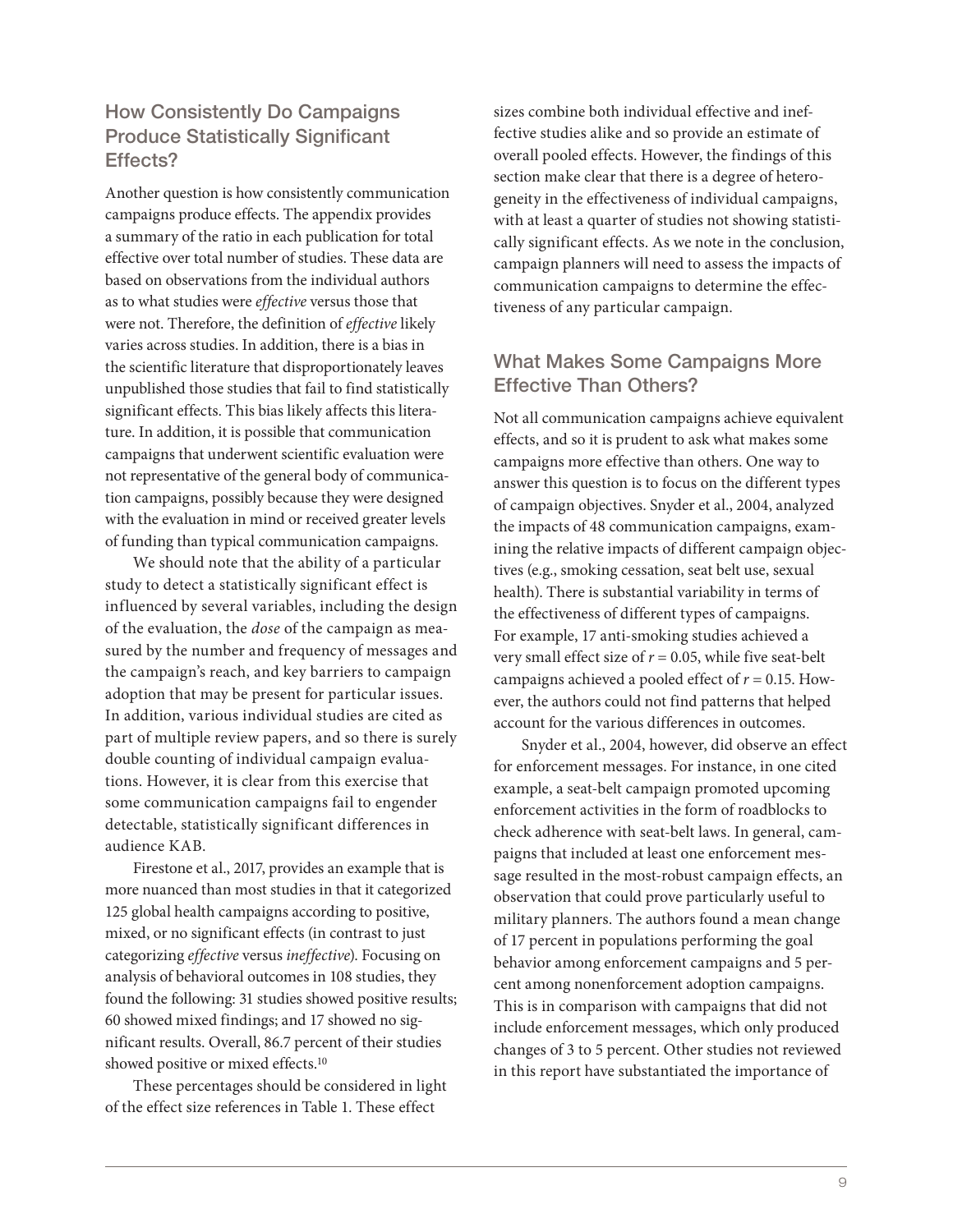enforcement messages (see Wakefield, Loken, and Hornik, 2010, for a summary).

Other studies have examined the relative contributions of different components of communication campaigns. Many different components go into a single communication campaign. Table 2 lists the different components of social marketing campaigns. For example, campaigns should choose to focus on changing a clear and simple behavior, should develop audience insights using formative research, and should tailor content to unique audience segments or subpopulations. Unfortunately, not all campaigns employ such components, and so it raises the question of whether programs that employ certain components perform better than those that do not.

A few studies suggest that careful analysis of target audiences (i.e., formative research) is associated with successful communication campaign outcomes. Bates, 2010, and Brinn et al., 2010, for example, suggest that campaigns that carefully analyze audiences or target messages at specific audiences, respectively perform better. And Firestone et al., 2017, in a review of social marketing campaigns, concludes that "social marketing programs designed with a deeper understanding of the target audience's motivations and fears were better equipped to influence the audience" (p. 117). However, Anker et al., 2016, found that campaigns that used formative research were actually less effective than those that did not.

In addition, several studies suggest that greater media mix, intensity, or duration can affect campaign success (Bates, 2010; Clement et al., 2013). In a systematic review of breast cancer screening campaigns, Adedoyin et al., 2016, found that 13 of 17 campaigns that were effective in improving cancer screening rates and knowledge incorporated three types of media channels: print, audio-visual, and channels with multiple media forms. The authors suggest that these findings were consistent with previous work (Champion et al., 2006; Wagner, 1998). A similar relationship has been found for anti-smoking campaigns (for a review, see Sowden, 1998).<sup>11</sup> Again, not all studies agree on the importance of media mix and intensity (Anker et al., 2016), although it would make sense that more media channels and more messages disseminated on those channels would extend the reach and hence effectiveness of the campaign.<sup>12</sup>

Unfortunately, the overall evidence base for the analysis examining the differential impacts of campaign components is weak. Only a handful of review papers examined the relationship between campaign topic or component and outcomes and often did so with only a small sample of individual studies. One of the most-rigorous studies, Anker et al., 2016, coded for the presence of various campaign components in their meta-analytic study of 63 health campaigns. The authors found that studies that used formative research were actually less effective than those that did not analyze target audiences but could not establish the positive impacts of media mix. However, these authors do not recommend that campaigns forgo audience research. Instead, the authors point to why assessing the impacts of individual campaign components is so difficult.

Ultimately, several issues make the analysis of such factors challenging. First, individual studies almost uniformly focus on a single communication campaign, which, in the words of Bertrand et al., 2006, makes "systematic comparisons" across campaigns impossible. And within these single campaign studies, it is not possible to disaggregate the effects of individual campaign components. In addition, metaanalytic studies that compare effect sizes of campaigns with different sets of features (e.g., presence versus absence of formative research) often suffer small sample sizes, a problem partly borne of the fact that many evaluations do not carefully specify the presence or absence of individual campaign components. As a result, recommendations about how to conduct an effective communication campaign often return to best practices summarized in Table 2.

#### Implications

Using the findings described earlier, we offer several implications that merit consideration by U.S. military planners, representatives of the PSYOP community, and other arms of the U.S. government charged with overseeing and designing communication campaigns.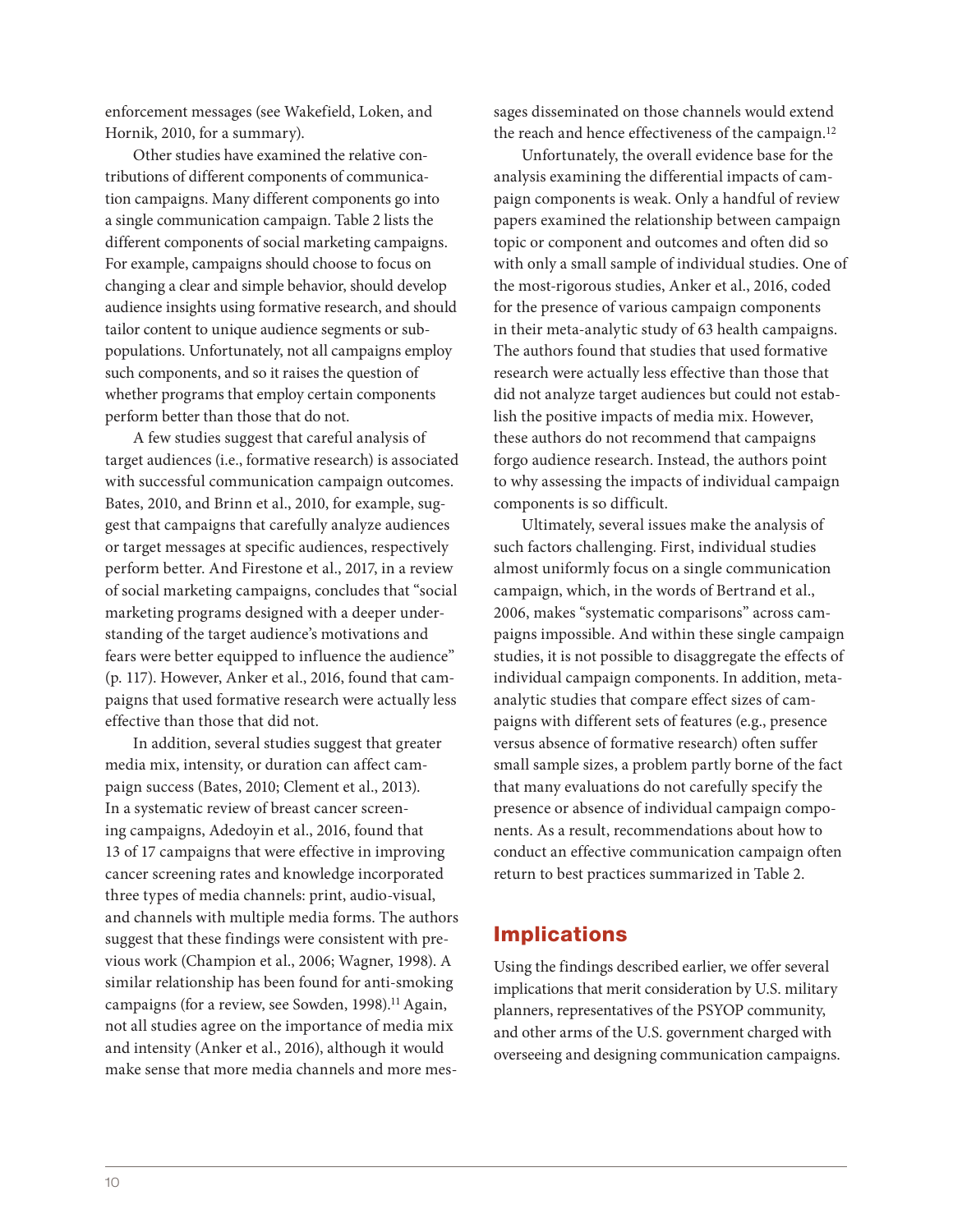#### TABLE 2 Seven Major Components of Social Marketing

| Component         | Description                                                                                                                                                                                                                                                                                                                                                                                                             |
|-------------------|-------------------------------------------------------------------------------------------------------------------------------------------------------------------------------------------------------------------------------------------------------------------------------------------------------------------------------------------------------------------------------------------------------------------------|
| Behavior change   | Behavior change is used to design and evaluate interventions.                                                                                                                                                                                                                                                                                                                                                           |
| Audience research | Any campaign should involve three steps: (1) Assess the needs of the target group, (2) pretest the program<br>materials and ideas, and (3) monitor the ongoing implementation of the program.                                                                                                                                                                                                                           |
| Segmentation      | Careful segmentation of target audiences is recommended to ensure maximum efficiency and<br>effectiveness in the use of scarce resources.                                                                                                                                                                                                                                                                               |
| Exchange          | The central element of any influence strategy is creating attractive and motivational exchanges with target<br>audiences. Specifically, it is a strategy that seeks to attract and motivate the audience by offering value,<br>where perceived benefits of engaging in the targeted behavior exceed the perceived costs. <sup>a</sup>                                                                                   |
| Marketing mix     | Use the 4Ps of the traditional marketing mix. For example, social marketing is not just advertising or<br>communications. That is, social marketing creates attractive benefit packages (product) while minimizing<br>costs whenever possible (price), making the exchange convenient and easy (place), and communicating<br>powerful messages through media relevant to—and preferred by—target audiences (promotion). |
| Competition       | Attention is paid to the competition the desired behavior faces in planning and implementation.                                                                                                                                                                                                                                                                                                                         |
| Theory            | Behavioral theories serve as valuable frameworks for the design and evaluation of social marketing<br>interventions.                                                                                                                                                                                                                                                                                                    |

SOURCE: Adapted from Almestahiri et al., 2017, p. 234.

NOTE: 4Ps = product, price, place, and promotion.

a This is drawn from Almestahiri et al., 2017, p. 241.

# Communication Campaigns Are Generally Effective

This report summarizes effects of prior reviews and meta-analyses which show that public health communication campaigns are generally effective although the effect sizes are often small—in changing the behavior or influencing knowledge and attitudes of target audiences. Indeed, the vast majority of the studies argue that there is sufficient evidence to support continued use of communication campaigns to change behavior. It is true that effect sizes remain relatively small. However, even small effects, exerted at scale over large populations, can prove meaningful in achieving an overall health campaign objective. To the extent that one agrees that public health campaigns can serve as a model for say, CVE campaigns or PSYOP series in support of U.S. military contingencies, it would behoove planners to develop and recommend communication campaigns in support of those objectives.

As noted in the introduction, there are, however, substantial differences between national security and public health communication campaigns. These differences include a high conflict setting, reduced

credibility for a U.S. military or government messenger, and the possibility that audiences may not perceive U.S. government campaigns as personally benefitting them. Because of these factors, it is conceivable that some types of U.S. government messaging efforts face inherent hurdles in achieving effects. For example, Grady, Iannantuoni, and Winters, 2021, suggests that campaigns do best when they urge audiences to adopt behaviors that the audiences themselves believe will help them achieve their goals. If true, PSYOP series that seek to motivate audiences to undertake personally advantageous behaviors, such as participating in humanitarian relief operations or following proper guidelines for approaching vehicle checkpoints, might theoretically achieve more success than those that promote behaviors for which there is less personal benefit (e.g., provision of intelligence). In addition, it is known that some campaigns that directly challenge the extreme opinions held by some audiences risk inflaming those opinions even further. This is referred to as the backfire or boomerang effect and is a problem observed in some CVE-related media campaigns (see Byrne and Hart, 2009, for a review of the backfire effect, or Paluck,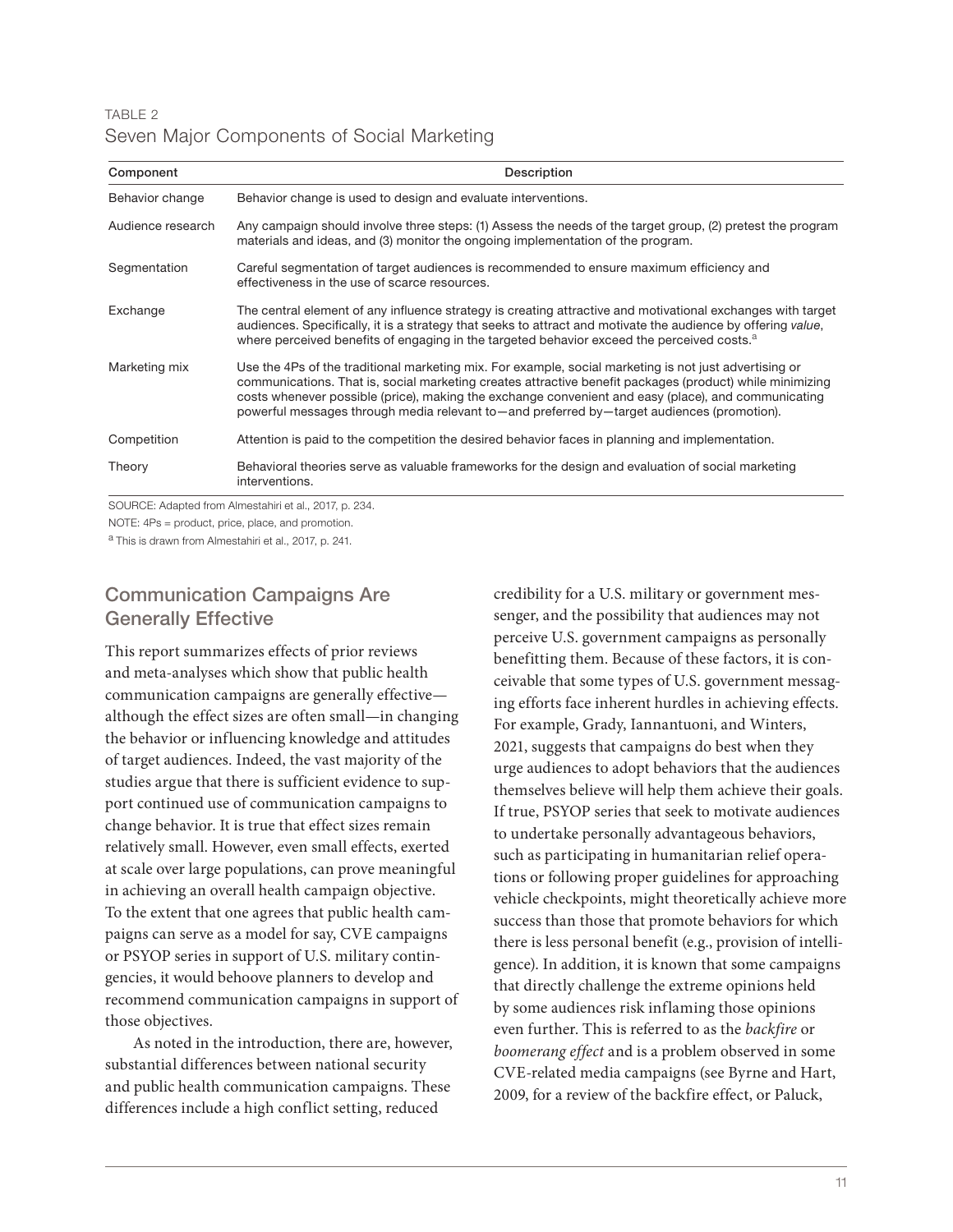2010, for an example of a backfire effect observed in a CVE program).<sup>13</sup> Hence, we do not suggest that all types of U.S. government communication campaigns are or can be equally effective. But communication campaigns or PSYOP series can serve as a useful and effective tool if they are administered with care.

# The Effects of Communication Campaigns Are Relatively Small

Campaign planners should adopt a realistic expectation for what communications can achieve. It might be tempting for some to anticipate a wildly successful viral campaign or to believe that any particular campaign or PSYOP series will make vast inroads into some campaign objective. The evidence suggests that such major changes will be unlikely. Beyond the simple recommendation of setting expectations, this likely also means that planners should employ the full variety of policy tools available to address a particular problem. To take a tactical example, a PSYOP series can help educate populations about how to safely approach a U.S. military checkpoint. However, it would obviously be necessary to supplement this series with wise design of checkpoints that possibly includes clear and proper signage, consistent use of barriers, and established and consistently implemented rules of engagement. The PSYOP series might help audiences understand the reasons for checkpoints, the inherent risks in approaching a checkpoint, and proper driver behavior, but the effort will be ineffective if other necessary precautions are not taken.<sup>14</sup>

# Evaluations of Communication Campaigns Are Critical

Planners must establish rigorous evaluations to accurately assess the effectiveness of communications. As noted, the effects of communication campaigns are relatively small. Such small effects will not be obvious. Naysayers, those who argue that a particular campaign is ineffective, and campaign proponents alike will need more than clear eyesight, gut reaction, or anecdote to prove their respective cases. Those touting success will be equally in need of evidence. Consequently, rigorous evaluations will be needed to

justify the conclusion of any assessment. Such evaluations should consider not only whether a campaign or PSYOP series produced statistically significant effects over a baseline or control group but also whether that series produced effects that were meaningful or helpful to campaign planners.15 Evaluations will also be critical because a percentage of the studies fail to show significant messaging-induced impacts. Planners will need evaluations to know whether a particular communication campaign or PSYOP series is effective or requires retooling, revision, or cancellation.

It will be important that planning for such evaluations start at the outset. As Christopher Paul and colleagues from RAND noted in their excellent guide to assessing DoD communication campaigns, "Assessment personnel need to be involved in planning to be able to point out when an objective or subordinate objective is or is not specified in a way that can be measured and to identify decisions or decision points that could be informed by assessment" (Paul et al., 2015, p. 6). Assessments also require some kind of baseline assessment of the target audience against which to evaluate change (Paul et al., 2015, p. 8). Consequently, planning for both the communication campaign and the evaluation should occur in tandem.

#### Follow Best Practices for Campaign **Success**

Because campaigns can have variable effects, it will be necessary for planners to ensure that executed campaigns follow best practices for campaign success (see, for example, GLAAD and Movement Advancement Project, 2008). Research investigating why some communication campaigns are more effective than others has yet to produce definitive answers. Therefore, it behooves media campaign planners to employ as many best-practice communication tools that time and budget allow. However, taking a cue from the available research, several practices might be particularly noteworthy.

First, communication specialists should conduct formative research that seeks to understand the perspective of target audiences. This includes identifying audience needs, wants, and barriers that prevent audiences from engaging in the behavior desired of the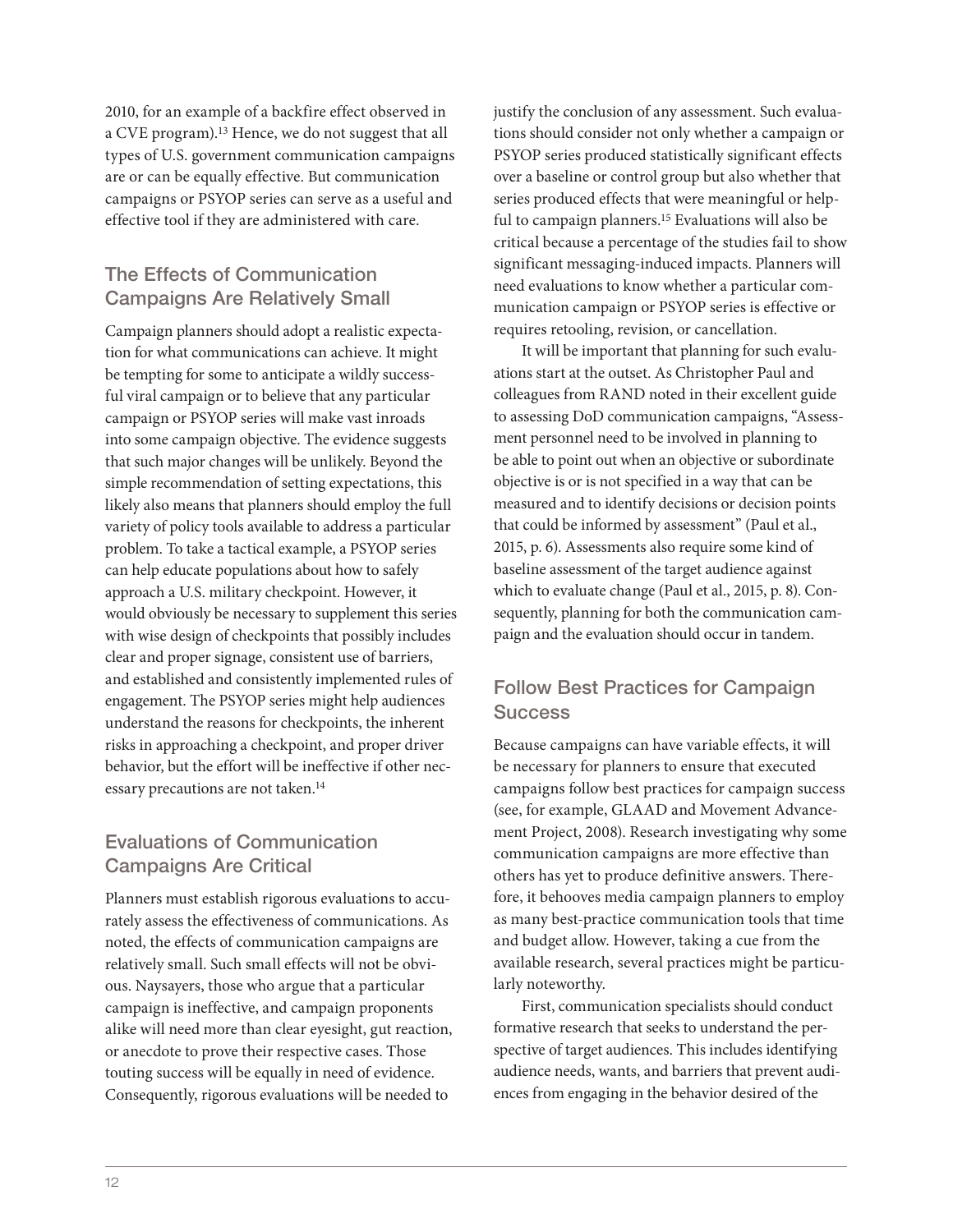campaign. Such findings should be incorporated into communication campaigns with messages designed to capitalize on audience perspectives and efforts undertaken to make engaging in the desired behavior as easy as possible. For example, a PSYOP series designed to promote the sharing of threat intelligence should ensure systems are in place so that audiences can easily share that information if they choose to do so.

Second, communication specialists should ensure that they employ a mix of communication modalities and reach a large share of the target audience because such efforts tend to enhance the success of communication campaigns. A PSYOP series, for example, designed to foment public antipathy for an insurgent or terrorist group should rely not only on paid social media posts but also on television advertisements, billboards, and word-of-mouth networks promoted by influencers. Ensuring multiple and varied communication channels increases the proportion of the populace that is exposed to a message and ensures that audiences are repeatedly exposed to the message, thereby increasing the potential for increased impact.

Third, campaigns should be accompanied by enforcement policies to the extent such enforcement policies are prudent and relevant. For example, a PSYOP series that seeks to reduce looting of the sort that took place after U.S. forces entered Baghdad in 2004 would obviously benefit from enforcement actions that lead to the arrest of looting suspects or fines. In this case, research suggests that messaging campaigns would benefit from publicizing such planned enforcement actions.

#### Next Steps

This report was intended as only a beginning in terms of understanding the lessons learned from established research on communication campaigns. Given limited resources, the report focused on reviewing published literature reviews and meta-analytic studies. However, there are inherent limitations in this type of review because the report can only highlight findings already synthesized by previous investigators. A more thorough approach would involve conducting a systematic review of individual research studies. This would

enable a more comprehensive coding of such outcomes as short- versus long-term outcomes, episodic versus ongoing behavioral objectives, and the differential effects of KAB outcomes.16

Researchers should also examine lessons learned from political campaign literature. Message campaigns designed to increase voter participation or advance the brand and reputation of individual political candidates would provide enormous value and may more closely mimic the types of adversarial challenges confronted in PSYOP or other national security communication campaigns. The study could also take advantage of campaigns, often conducted overseas, designed to reduce corruption, reduce intracommunal violence, or promote media literature, to name but a few.

Finally, the use of public health or even political behavior models for identifying implications for national security campaigns should not replace the need for conducting rigorous empirical investigations of PSYOP campaigns or campaigns conducted by the U.S. Department of State. DoD and State planners should routinely incorporate such assessments for planned campaigns. Of course, evaluations can be inherently challenging in insecure environments, but they are not impossible. Even in Afghanistan, researchers have been able to effectively conduct survey research or impact evaluations (Mercy Corps, 2015; Lyall, Blair, and Imai, 2013). If enough studies are ultimately conducted, it will be possible to incorporate the findings into meta-analytic studies or a systematic review, which will help offer more-broadbased conclusions regarding national security communication campaign effectiveness.

# **APPENDIX** Ratio of Studies Showing Statistical Significance

Table A.1 summarizes the ratio in each publication for total effective over total number of studies. These data are based on observations from the individual authors of each study about which studies were effective versus ineffective.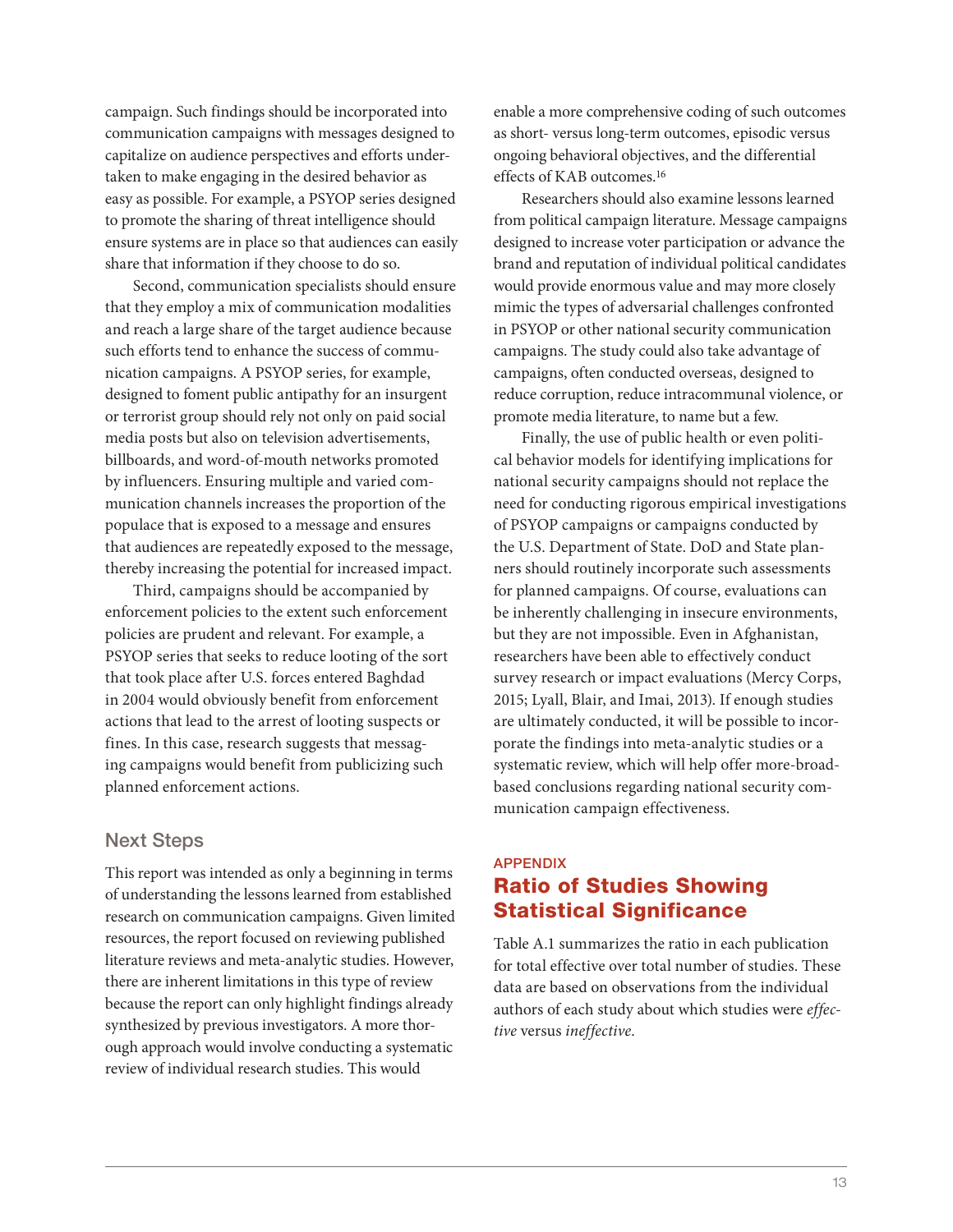#### TABLE A.1 Ratio of Studies Showing Statistical Significance

| Source                                     | Communication<br><b>Type</b> | Audience    | <b>Dependent Measure</b>                              | <b>Ratio of All Studies</b><br><b>Showing Statistical</b><br>Significance |
|--------------------------------------------|------------------------------|-------------|-------------------------------------------------------|---------------------------------------------------------------------------|
| Adedoyin et al., 2016                      | Mixed                        | Western     | Cancer screening<br>and related<br>knowledge          | 23/27                                                                     |
| Almestahiri et al., 2017                   | Social marketing             | Western     | Tobacco cessation<br>with mixed<br>behavioral factors | 6/14                                                                      |
| Almosa, Parkinson, and Rundle-Thiele, 2017 | Social marketing             | Western     | Littering reduction                                   | 14/16                                                                     |
| Babalola, Figueroa, and Krenn, 2017        | Mass media                   | Non-Western | Contraceptive use                                     | 36/47                                                                     |
| Bertrand et al., 2006                      | Mass media                   | Non-Western | High-risk behaviors                                   | 6/8                                                                       |
| Brinn et al., 2010                         | Mass media                   | Western     | Smoking                                               | 3/7                                                                       |
| Cugelman, Thelwall, and Dawes, 2011        | Social marketing             | Western     | Health behavior<br>change                             | 26/29                                                                     |
| Friedman et al., 2016                      | Mixed                        | Western     | STD testing                                           | 3/7                                                                       |
| Leavy et al., 2011                         | Mass media                   | Western     | Physical activity                                     | 7/18                                                                      |
| Lecouturier et al., 2010                   | Mass media                   | Western     | Not applicable                                        | Not applicable                                                            |
| MacDonald et al., 2013                     | Mass media                   | Western     | Vaccination                                           | $7/12^a$                                                                  |
| McDaid et al., 2019                        | Mixed                        | Mixed       | STD testing                                           | 14/19                                                                     |
| Naugle and Hornik, 2014                    | Mass media                   | Mixed       | Child survival                                        | 26/32                                                                     |
| Noar et al., 2009                          | Mass media                   | Mixed       | Safe sex behavior<br>and intentions                   | $8/10^{b}$                                                                |
| Olawepo, Pharr, and Kachen, 2019           | Social marketing             | Mixed       | HIV testing                                           | 5/12                                                                      |
| Phillipson et al., 2016                    | Social marketing             | Mixed       | STD testing                                           | 15/18                                                                     |
| Sawada et al., 2019                        | Social marketing             | Western     | Obesity                                               | 1/3                                                                       |
| Sowden and Arblaster, 2000                 | Mass media                   | Western     | Smoking                                               | 2/6                                                                       |
| Sweat et al., 2012                         | Social marketing             | Non-Western | Condom use                                            | 6/6                                                                       |
| Vidanapathirana et al., 2005               | Mass media                   | Western     | <b>HIV</b> testing                                    | 14/14                                                                     |
| Wei et al., 2011                           | Social marketing             | Western     | HIV testing                                           | 2/3                                                                       |
| Werb et al., 2011                          | Mass media                   | Western     | Mostly intention to<br>use drugs                      | $1/7^{\circ}$ and $2/4^{\circ}$                                           |
| Wilson et al., 2012                        | Mixed                        | Western     | Reduced initiation of<br>smoking                      | 4/5                                                                       |
| Yadav and Kobayashi, 2015                  | Mass media                   | Western     | Drunk driving- and<br>alcohol-related<br>crashes      | $5/9^e$                                                                   |

NOTE: Examples of Western audiences include those residing in the United States, Canada, Australia, New Zealand, and in such European countries as the Netherlands, United Kingdom, and Norway. Examples of non-Western audiences include those residing in Africa, Asia, and Latin America.<br><sup>a</sup> This is among high validity studies only.

b This is among rigorous studies only.

<sup>c</sup>This is for RCT studies only.

<sup>d</sup> This is for observational studies only.

e This is among studies not paired with law enforcement intervention.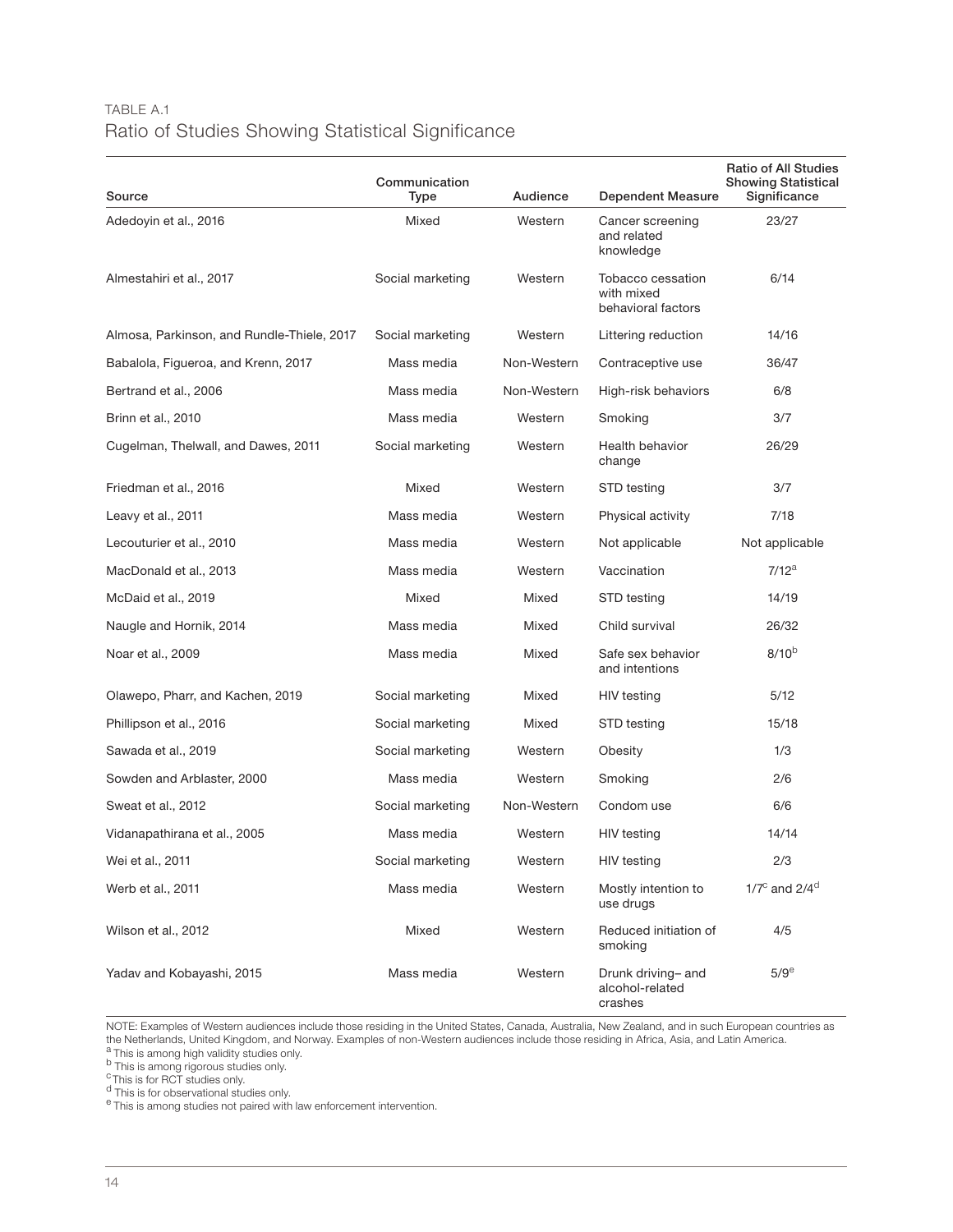#### Notes

<sup>1</sup> Beaghley et al., 2017, conducted a brief systematic review of CVE campaigns; however, only a small number of studies could be identified, and only a small subset of those involved a mass media component. Helmus and Klein, 2018, also reviewed published online CVE evaluations, but almost none of the analyzed studies actually examined how the campaign affected audience behavior or attitudes.

 $2$  A key foundation in scientific study is the need for replication. Any single study is an unreliable arbiter of truth because chance outcomes, poor research methods, or inaccurate data collection or analysis can introduce errors that mask a true outcome. Consequently, clinical practice or policies are best supported when multiple studies buttress and reinforce one another and when the body of scientific evidence weighs in favor of a particular outcome. This is the value of meta-analyses and systematic reviews. In a systematic review, researchers, using a structured approach, collect and analyze a particular body of research. Meta-analyses use a statistical procedure to quantify the overall effect of a body of research. Both methods provide a way of assessing the overall weight and direction of evidence for a scientific field of study.

3 Both public health and national security–focused campaigns seek to change target audience KAB. Campaigns are generally and primarily interested in changing behavior, but studies frequently also measure knowledge and attitudinal outcomes. Researchers analyze knowledge and attitudinal changes for several reasons. First, many campaigns employ a theory of change that expressly draws on knowledge and attitudinal changes. Planners of a stop-smoking campaign may believe that audiences will stop smoking if they (a) are aware of the dangers of smoking (a knowledge outcome) and (b) believe that they are at risk of experiencing such dangers (an attitudinal outcome). In gauging the effectiveness of the campaign, it would be important to assess whether the audience experienced such intended changes in knowledge and attitudes. It should, however, be recognized that attitudes are an imperfect predictor of behavior, and, thus, adopting campaign-intended attitude changes does not necessarily imply behavior change.

4 We searched PubMed, Cochrane Central Register of Controlled Trials, Cochrane Database of Systematic Reviews, Scopus, and Web of Science. Within these databases, we conducted the following search query focused on title, keyword and abstract content: ("social marketing" OR "mass media") AND ("systematic review\*" OR "meta-analysis" OR "meta-analysis" OR "meta-analyses" OR "meta analyses"). This yielded a total of 1,534 papers (with 574 duplicates removed across the different search engines). Given limitations in time, the research team decided that, among these 1,534 papers, the team would only include studies in which the searched terms could be found in the title of the report. This reduced the size of the sample of abstracts to review and hence the time needed to review the articles for inclusion. This resulted in a database of 530 articles. The team relied on various criteria to determine which studies were included in the analysis. Studies were only included in our analysis if they were a systematic review or meta-analysis of a set of mass media communication or social marketing campaigns. Studies were excluded if they were not peer-reviewed, existed only in abstract form, were not in English, and/or were difficult or costly to access. Lack of resources prevented our team from

reviewing journal articles published in languages other than English. This focus on English language scholarship raises the risk that our findings and conclusions will not adequately reflect the world of available research on communication campaign impact. Other studies that did include social marketing or mass media campaigns were excluded if such campaigns were only a small subset of the overall participating studies. Some studies, for example, focused primarily on other forms of interventions, such as office-based interventions, clinical treatment interventions, school prevention programs, etc. In several cases, articles included several different types of interventions and did not distinguish between intervention type in the results. These were excluded.

5 Qualifying studies included the following: Abioye, Hajifathalian, and Danaei, 2013; Adedoyin et al., 2016; Allara et al., 2015; Almestahiri et al., 2017; Almosa, Parkinson, and Rundle-Thiele, 2017; Anker et al., 2016; Babalola, Figueroa, and Krenn, 2017; Bates, 2010; Bertrand et al., 2006; Brinn et al., 2010; Brown et al., 2012; Clement et al., 2013; Cugelman, Thelwall, and Dawes, 2011; Elder et al., 2004; Firestone et al., 2017; Friedman et al., 2016; Green et al., 2019; Grilli, Ramsay, and Minozzi, 2002; Janssen et al., 2013; Kubacki and Szablewska, 2019; Leavy et al., 2011; Lecouturier et al., 2010; Lenters, Das, and Bhutta, 2013; Luca and Suggs, 2010; MacDonald et al., 2013; McDaid et al., 2019; Mosdøl et al., 2017; Naugle and Hornik, 2014; Noar et al., 2009; Olawepo, Pharr, and Kachen, 2019; Phillipson et al., 2016; Sawada et al., 2019; Snyder et al., 2004; Sowden and Arblaster, 2000; Sweat et al., 2012; Vidanapathirana et al., 2005; Wei et al., 2011; Werb et al., 2011; Wilson et al., 2012; Yadav and Kobayashi, 2015; Young et al., 2018.

 $6$  For Cohen's  $d$ , small, medium, and large effect sizes are considered 0.2, 0.5, and 0.8, respectively. For r, small, medium, and large are considered 0.1, 0.3, and 0.5, respectively. For OR, it is 1.68, 3.47, and 6.71, respectively (Chen, Cohen, and Chen, 2010), and for RR it is 1.22, 1.86, and 3.00, respectively (Olivier, May, and Bell, 2017).

 $7$  Several factors might account for the differences in effect size seen across studies. Some types of outcomes might be easier to change than others, and a discussion of this is presented later in this report. In addition, the research methods used to study communication campaigns can vary. Some studies employ experimental designs to assess outcome. Many of these experimental designs systematically expose participants to media content and assess impact of that exposure in comparison with a control group. However, the process of systematic exposure means that participants typically get exposed to much more content than might be expected in the real world. Other studies use surveys to assess the impact of messaging in the real world. There are numerous ways such survey studies can be designed. Some studies only use post-messaging campaign surveys, others use prepost survey tests, and still others use pre-post survey tests and also conduct surveys in a nonexposed control region. The rigor of the design improves with each of these options. The studies we reviewed for this report vary in terms of the requirements for rigorous research that they impose on their review collections, and this might also affect outcome.

8 Cohen himself offers an example. According to Cohen, the average difference in height between a 15- and a 16-year-old girl is half an inch and is an example of a small effect size. In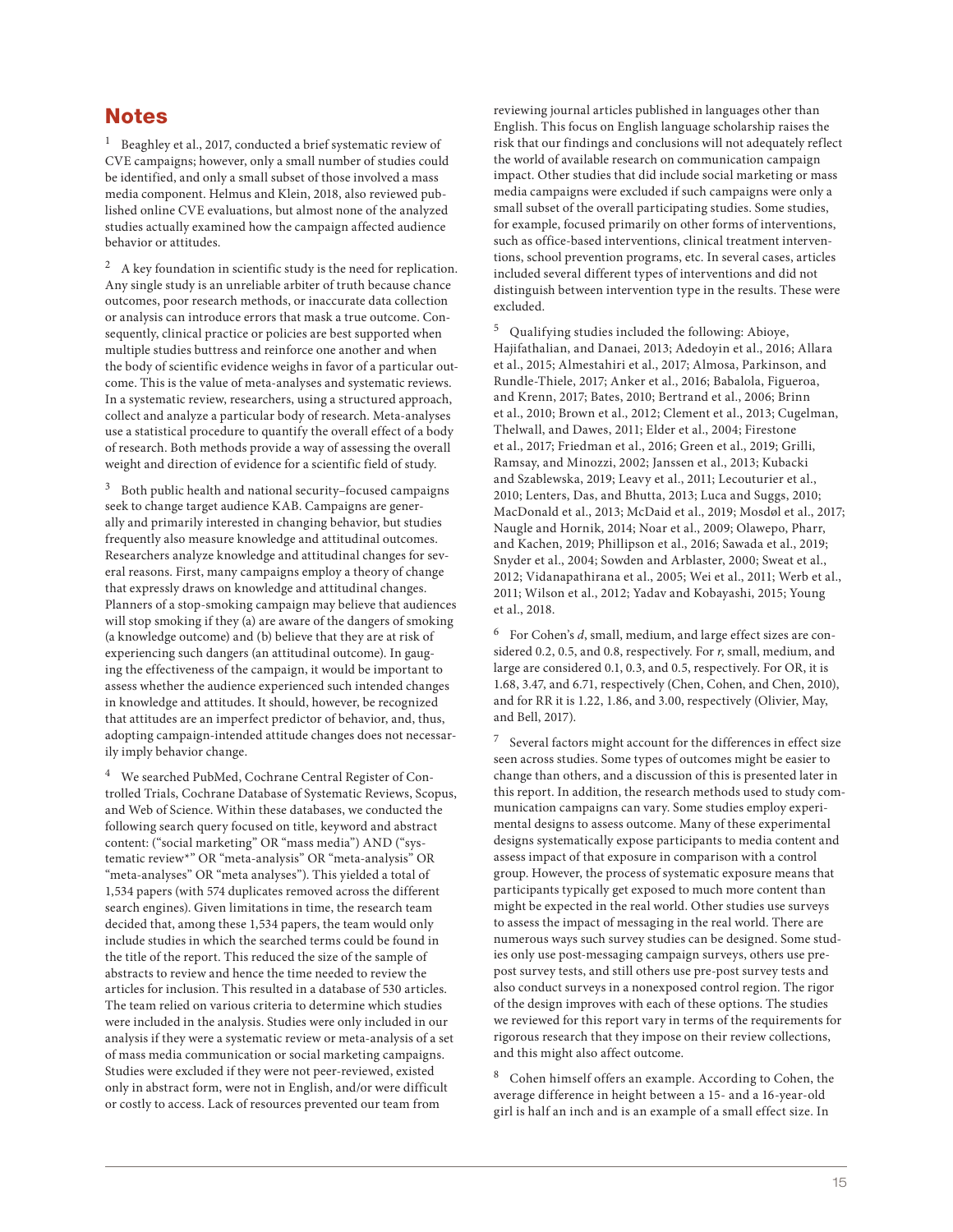theory, it may not be easy for a casual observer to consistently and accurately discriminate between 15- and 16-year-olds using height information alone. A medium effect size of 0.5 is "large enough to be visible to the naked eye" and equates to the difference in height between 14- and 18-year-old girls, while an effect size of 0.8 is "grossly perceptive and therefore large" and corresponds to a difference in height between 13- and 18-yearold girls (Cohen, 1988).

<sup>9</sup> Note that the authors also observed that  $r = .10$  for knowledge outcomes and  $r = 0.2$  for self-efficacy outcomes. Self-efficacy refers to the degree to which a respondent reports confidence in the ability to perform a particular task.

10 Note that the Firestone et al., 2017, article did not include antinicotine or drug use campaigns, which may have helped improve the overall findings.

 $11$  In their analysis of anti-mental health stigma campaigns, Clement et al., 2013, found that in a subgrouping of studies, multiple component interventions had higher median effect sizes than those with one mass media component (median standardized mean difference –0.049 versus –0.34). Bates, 2010, also suggests that "effective campaigns discussed in this section used a variety of messages and channels to persuade their target audiences" (p. 89).

12 Snyder and Hamilton, 2002, in an analysis of data subsequently published in Snyder et al., 2004, documented that the reach of campaign messages was strongly correlated with the average effect size.

13 One example of a boomerang effect comes from a study by Paluck, 2010. She tested the impact of a talk show in the eastern Democratic Republic of the Congo that encouraged listeners to

"consider tolerant opinions and outgroup perspectives" (p. 1170). She found, however, that the talk show program led audiences to actually be more intolerant, less likely to aid disliked community members, and more mindful of grievances.

 $14$  A good example of this process comes from an interview with then-BG Martin Dempsey, commander of the 1st Armored Division stationed in Baghdad during winter 2004. General Dempsey observed that Iraqi civilians were becoming angered by U.S. vehicle checkpoints whose poor layouts led to inadvertent civilian shootings. General Dempsey reviewed the problem and ordered that all checkpoints be constructed to specific guidelines (Helmus, Paul, and Glenn, 2007, p. 92).

<sup>15</sup> For example, a campaign that produced significant effects may ultimately not be helpful if the changes induced failed to facilitate key campaign objectives. A PSYOP series could seek to promote the provision of a critical type of intelligence—for example, information on the location of a high-value target, such as a terrorist leader. The series could result in significantly more calls to an intelligence-collection hotline, but if that intelligence failed to promote actionable intelligence, it may have been a failure. Likewise, the series could be successful if it promoted actionable intelligence that led to the arrest of the high-value target but ultimately did not result in more intelligence reporting.

16 Wakefield, Loken, and Hornik, 2010, argues that campaigns can be more effective if they target one-off or episodic behavior (e.g., screening, vaccination, children's aspirin use) rather than more-habitual behaviors involving exercise, food choice, or even addiction). However, it was unclear how this conclusion was reached using their review of investigations.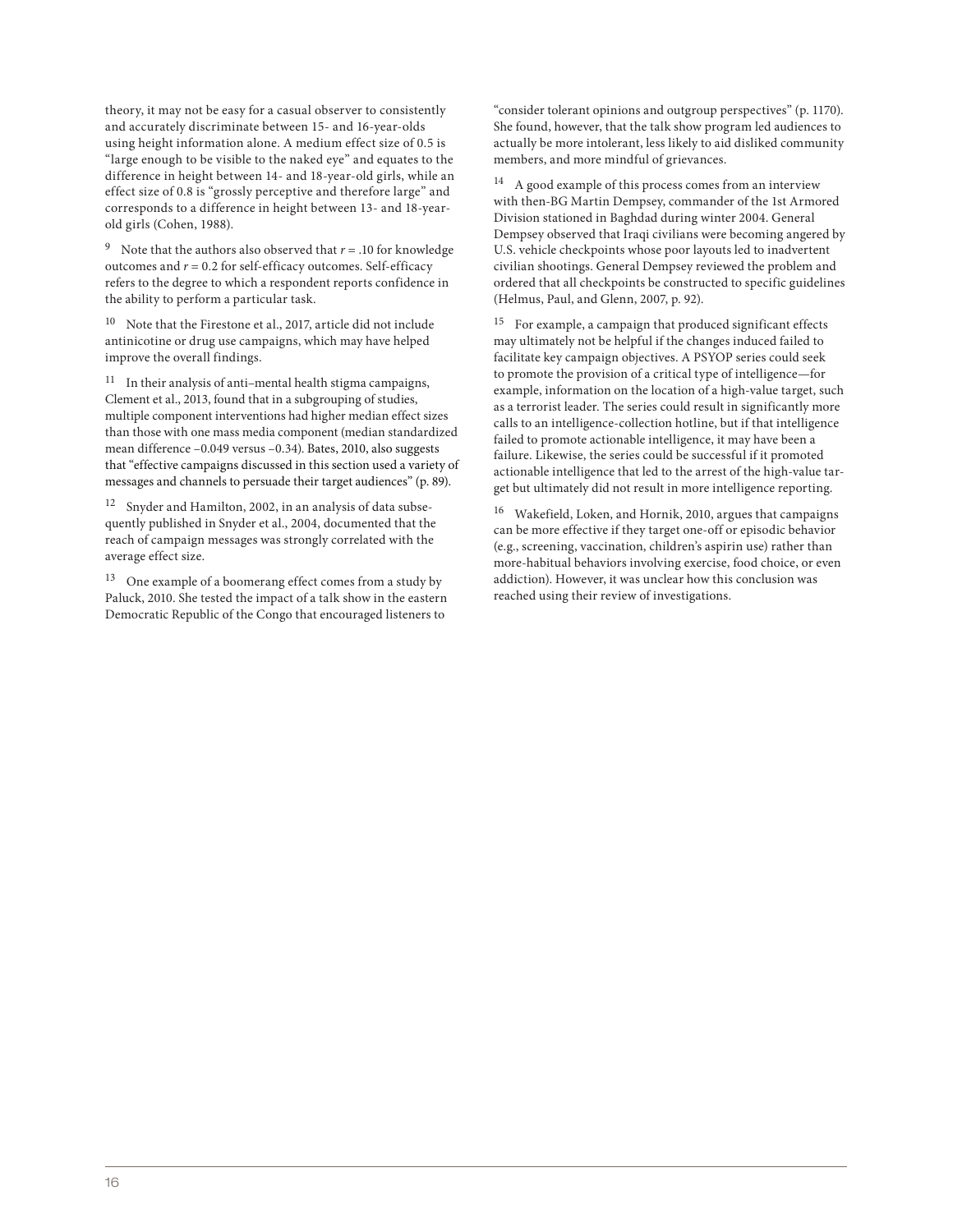#### References

Abioye, A. I., K. Hajifathalian, and G. Danaei, "Do Mass Media Campaigns Improve Physical Activity? A Systematic Review and Meta-Analysis," Archives of Public Health, Vol. 71, No. 20, 2013.

Adedoyin, A. C., M. E. Sherr, O. O. Adedoyin, D. D. Royse, M. S. Jackson, and A. B. Adu-Boahene, "The Characteristics of Effective Cancer Education Media Interventions Among African Americans: A Systematic Review," Journal of Evidence-Informed Social Work, Vol. 13, No. 4, 2016, pp. 331–344.

Allara, E., M. Ferri, A. Bo, A. Gasparrini, and F. Faggiano, "Are Mass-Media Campaigns Effective in Preventing Drug Use? A Cochrane Systematic Review and Meta-Analysis," BMJ Open, Vol. 5, 2015.

Almestahiri, R., S. Rundle-Thiele, J. Parkinson, and D. Arli, "The Use of the Major Components of Social Marketing: A Systematic Review of Tobacco Cessation Programs," Social Marketing Quarterly, Vol. 23, No. 3, 2017, pp. 232–248.

Almosa, Y., J. Parkinson, and S. Rundle-Thiele, "Littering Reduction: A Systematic Review of Research 1995–2015," Social Marketing Quarterly, Vol. 23, No. 3, 2017, pp. 203–222.

Anker, A. E., T. H. Feeley, B. McCracken, and C. A. Lagoe, "Measuring the Effectiveness of Mass-Mediated Health Campaigns Through Meta-Analysis," Journal of Health Communication, Vol. 21, No. 4, 2016, pp. 439–456.

Babalola, S., M.-E. Figueroa, and S. Krenn, "Association of Mass Media Communication with Contraceptive Use in Sub-Saharan Africa: A Meta-Analysis of Demographic and Health Surveys," Journal of Health Communication, Vol. 22, No. 11, 2017, pp. 885–895.

Bates, C. H., "Use of Social Marketing Concepts to Evaluate Ocean Sustainability Campaigns," Social Marketing Quarterly, Vol. 16, No. 1, 2010, pp. 71–96.

Beaghley, Sina, Todd C. Helmus, Miriam Matthews, Rajeev Ramchand, David Stebbins, Amanda Kadlec, and Michael A. Brown, Development and Pilot Test of the RAND Program Evaluation Toolkit for Countering Violent Extremism, Santa Monica, Calif.: RAND Corporation, RR-1799-DHS, 2017. As of November 5, 2021:

[https://www.rand.org/pubs/research\\_reports/RR1799.html](https://www.rand.org/pubs/research_reports/RR1799.html)

Bertrand, J. T., K. O'Reilly, J. Denison, R. Anhang, and M. Sweat, "Systematic Review of the Effectiveness of Mass Communication Programs to Change HIV/AIDS-Related Behaviors in Developing Countries," Health Education Research, Vol. 21, No. 4, 2006, pp. 567–597.

Brinn, M. P., K. V. Carson, A. J. Esterman, A. B. Chang, and B. J. Smith, "Mass Media Interventions for Preventing Smoking in Young People," Cochrane Database of Systematic Reviews, No. 11, 2010.

Brown, D. R., J. Soares, J. M. Epping, T. J. Lankford, J. S. Wallace, D. Hopkins, L. Ramsey Buchanan, C. T. Orleans, and the Community Preventive Services Task Force, "Stand-Alone Mass Media Campaigns to Increase Physical Activity: A Community Guide Updated Review," American Journal of Preventive Medicine, Vol. 43, No. 5, 2012, pp. 551–561.

Byrne, S., and P. S. Hart, "The Boomerang Effect: A Synthesis of Findings and a Preliminary Theoretical Framework," Annals of the International Communication Association, Vol. 33, No. 1, 2009, pp. 3–37.

Champion, V. L., J. K. Springston, T. W. Zollinger, R. M. Saywell, Jr., P. O. Monahan, Q. Zhao, and K. M. Russell, "Comparison of Three Interventions to Increase Mammography Screening in Low Income African American Women," Cancer Detection and Prevention, Vol. 30, No. 6, 2006, pp. 535–544.

Chen, H., P. Cohen, and S. Chen, "How Big Is a Big Odds Ratio? Interpreting the Magnitudes of Odds Ratios in Epidemiological Studies," Communications in Statistics—Simulation and Computation, Vol. 39, No. 4, 2010, pp. 860–864.

Clement, S., F. Lassman, E. Barley, S. Evans-Lacko, P. Williams, S. Yamaguchi, M. Slade, N. Rüsch, and G. Thornicroft, "Mass Media Interventions for Reducing Mental Health-Related Stigma," Cochrane Database of Systematic Reviews, No. 7, 2013.

Cohen, J., Statistical Power Analysis for the Behavioral Sciences, 2nd ed., Hillsdale, N.J.: Lawrence Erlbaum Associates, 1988.

Cugelman, B., M. Thelwall, and P. Dawes, "Online Interventions for Social Marketing Health Behavior Change Campaigns: A Meta-Analysis of Psychological Architectures and Adherence Factors," Journal of Medical Internet Research, Vol. 13, No. 1, 2011.

Elder, R. W., R. A. Shults, D. A. Sleet, J. L. Nichols, R. S. Thompson, and W. Rajab, "Effectiveness of Mass Media Campaigns for Reducing Drinking and Driving and Alcohol-Involved Crashes: A Systematic Review," American Journal of Preventive Medicine, Vol. 27, No. 1, July 2004, pp. 57–65.

Firestone, R., C. J. Rowe, S. N. Modi, and D. Sievers, "The Effectiveness of Social Marketing in Global Health: A Systematic Review," Health Policy and Planning, Vol. 32, No. 1, 2017, pp. 110–124.

Friedman, A. L., R. E. Kachur, S. M. Noar, and M. McFarlane, "Health Communication and Social Marketing Campaigns for Sexually Transmitted Disease Prevention and Control: What Is the Evidence of Their Effectiveness?" Sexually Transmitted Diseases, Vol. 43, No. 2, 2016, pp. S83–S101.

GLAAD and Movement Advancement Project, Communications Campaign Best Practices, Los Angeles, Calif., 2008.

Grady, C., A. Iannantuoni, and M. S. Winters, "Influencing the Means but Not the Ends: The Role of Entertainment-Education Interventions in Development," World Development, Vol. 138, 2021.

Green, K. M., B. A. Crawford, K. A. Williamson, and A. A. DeWan, "A Meta-Analysis of Social Marketing Campaigns to Improve Global Conservation Outcomes," Social Marketing Quarterly, Vol. 25, No. 1, 2019, pp. 69–87.

Grilli, R., C. Ramsay, and S. Minozzi, "Mass Media Interventions: Effects on Health Services Utilisation," Cochrane Database of Systematic Reviews, No. 1, 2002.

Helmus, Todd C., and Kurt Klein, Assessing Outcomes of Online Campaigns Countering Violent Extremism, Santa Monica, Calif.: RAND Corporation, RR-2813-GNF, 2018. As of November 5, 2021:

[https://www.rand.org/pubs/research\\_reports/RR2813.html](https://www.rand.org/pubs/research_reports/RR2813.html) 

Helmus, Todd C., Miriam Matthews, Rajeev Ramchand, Sina Beaghley, David Stebbins, Amanda Kadlec, Michael A. Brown, Aaron Kofner, and Joie D. Acosta, RAND Program Evaluation Toolkit for Countering Violent Extremism, Santa Monica, Calif.: RAND Corporation, TL-243-DHS, 2017. As of November 5, 2021: <https://www.rand.org/pubs/tools/TL243.html>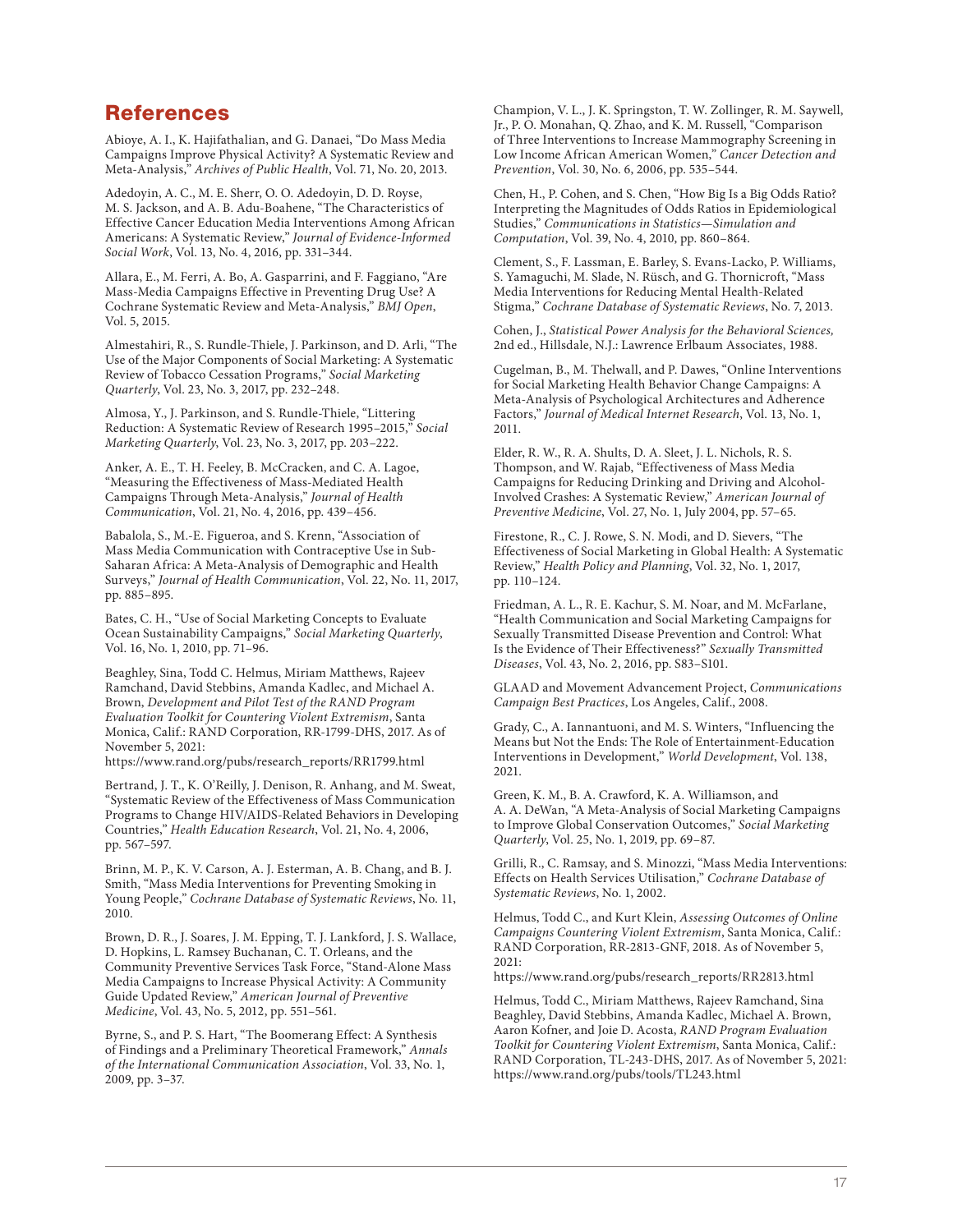Helmus, Todd C., Christopher Paul, and Russell W. Glenn, Enlisting Madison Avenue: The Marketing Approach to Earning Popular Support in Theaters of Operation, Santa Monica, Calif.: RAND Corporation, MG-607-JFCOM, 2007. As of November 5, 2021:

<https://www.rand.org/pubs/monographs/MG607.html>

Ialongo, C., "Understanding the Effect Size and Its Measures," Biochemia Medica, Vol. 26, No. 2, 2016, pp. 150–163.

Janssen, M. M., J. J. P. Mathijssen, M. J. H. van Bon-Martens, H. A. M. van Oers, and H. F. L. Garretsen, "Effectiveness of Alcohol Prevention Interventions Based on the Principles of Social Marketing: A Systematic Review," Substance Abuse Treatment, Prevention, and Policy, Vol. 8, No. 18, 2013.

Joint Doctrine Note 1-19, Competition Continuum, Washington, D.C.: Joint Chiefs of Staff, June 3, 2019.

Joint Publication 3-13.2, Military Information Support Operations, Washington, D.C.: Joint Chiefs of Staff, November 21, 2014.

Kubacki, K., and N. Szablewska, "Social Marketing Targeting Indigenous Peoples: A Systematic Review," Health Promotion International, Vol. 34, No. 1, 2019, pp. 133–143.

Leavy, J. E., F. C. Bull, M. Rosenberg, and A. Bauman, "Physical Activity Mass Media Campaigns and Their Evaluation: A Systematic Review of the Literature 2003–2010," Health Education Research, Vol. 26, No. 6, 2011, pp. 1060–1085.

Lecouturier, J., H. Rodgers, M. J. Murtagh, M. White, G. A. Ford, and R. G. Thomson, "Systematic Review of Mass Media Interventions Designed to Improve Public Recognition of Stroke Symptoms, Emergency Response and Early Treatment," BMC Public Health, Vol. 10, No. 784, 2010.

Lenters, L. M., J. K. Das, and Z. A. Bhutta, "Systematic Review of Strategies to Increase Use of Oral Rehydration Solution at the Household Level," BMC Public Health, Vol. 13, No. S28, 2013.

Luca, N. R., and L. S. Suggs, "Strategies for the Social Marketing Mix: A Systematic Review," Social Marketing Quarterly, Vol. 16, No. 4, 2010, pp. 122–149.

Lyall, J., G. Blair, and K. Imai, "Explaining Support for Combatants During Wartime: A Survey Experiment in Afghanistan," American Political Science Review, Vol. 107, No. 4, 2013, pp. 679–705.

MacDonald, L., G. Cairns, K. Angus, and M. de Andrade, "Promotional Communications for Influenza Vaccination: A Systematic Review," Journal of Health Communication, Vol. 18, No. 12, 2013, pp. 1523–1549.

Magnusson, K., "Interpreting Cohen's d Effect Size: An Interactive Visualization," webpage, undated. As of October 15, 2021:

<https://rpsychologist.com/cohend/>

McCulloch, Caitlin, and Stephen Watts, Evaluating the Effectiveness of Public Communication Campaigns and Their Implications for Strategic Competition with Russia, Santa Monica, Calif.: RAND Corporation, RR-A412-2, 2021. As of April 1, 2022: [https://www.rand.org/pubs/research\\_reports/RRA412-2.html](https://www.rand.org/pubs/research_reports/RRA412-2.html)

McDaid, L., J. Riddell, G. Teal, N. Boydell, N. Coia, and P. Flowers, "The Effectiveness of Social Marketing Interventions to Improve HIV Testing Among Gay, Bisexual and Other Men Who Have Sex with Men: A Systematic Review," AIDS and Behavior, Vol. 23, 2019, pp. 2273–2303.

McLeod, S., "What Does Effect Size Tell You?" webpage, 2019. As of October 15, 2021:

<https://www.simplypsychology.org/effect-size.html>

Mercy Corps, Does Youth Employment Build Stability? Evidence from an Impact Evaluation of Vocational Training in Afghanistan, Portland, Oreg., January 2015.

Miller, G., and S. Higham, "In a Propaganda War Against ISIS, the U.S. Tried to Play by the Enemy's Rules," Washington Post, May 8, 2015.

Mosdøl, A., I. B. Lidal, G. H. Straumann, and G. E. Vist, "Targeted Mass Media Interventions Promoting Healthy Behaviours to Reduce Risk of Non-Communicable Diseases in Adult, Ethnic Minorities," Cochrane Database of Systematic Reviews, No. 2, 2017.

Munoz, Arturo, US Military Information Operations in Afghanistan: Effectiveness of Psychological Operations 2001–2010, Santa Monica, Calif.: RAND Corporation, MG-1060-MCIA, 2012. As of November 5, 2021: <https://www.rand.org/pubs/monographs/MG1060.html>

Naugle, D. A., and R. C. Hornik, "Systematic Review of the Effectiveness of Mass Media Interventions for Child Survival in Low- and Middle-Income Countries," Journal of Health Communication, Vol. 19, 2014, pp. 190–215.

Noar, S. M., P. Palmgreen, M. Chabot, N. Dobransky, and R. S. Zimmerman, "A 10-Year Systematic Review of HIV/AIDS Mass Communication Campaigns: Have We Made Progress?" Journal of Health Communication, Vol. 14, No. 1, 2009, pp. 15–42.

Okoli, C., "A Guide to Conducting a Standalone Systematic Literature Review," Communications of the Association for Information Systems, Vol. 37, No. 43, 2015, pp. 879–910.

Olawepo, J. O., J. R. Pharr, and A. Kachen, "The Use of Social Marketing Campaigns to Increase HIV Testing Uptake: A Systematic Review," AIDS Care, Vol. 31, No. 2, 2019, pp. 153–162.

Olivier, J., W. L. May, and M. L. Bell, "Relative Effect Sizes for Measures of Risk," Communications in Statistics–Theory and Methods, Vol. 46, No. 14, 2017, pp. 6774–6781.

Paluck, E. L., "Is It Better Not to Talk? Group Polarization, Extended Contact, and Perspective-Taking in Eastern Democratic Republic of Congo," Personality and Social Psychology Bulletin, Vol. 36, No. 9, 2010, pp. 1170–1185.

Paul, Christopher, Jessica Yeats, Colin P. Clarke, and Miriam Matthews, Assessing and Evaluating Department of Defense Efforts to Inform, Influence, and Persuade: Desk Reference, Santa Monica, Calif.: RAND Corporation, RR-809/I-OSD, 2015. As of November 5, 2021:

[https://www.rand.org/pubs/research\\_reports/RR809z1.html](https://www.rand.org/pubs/research_reports/RR809z1.html) 

Phillipson, L., R. Gordon, J. Telenta, C. Magee, and M. Janssen, "A Review of Current Practices to Increase Chlamydia Screening in the Community—a Consumer-Centred Social Marketing Perspective," Health Expectations, Vol. 19, No. 1, 2016, pp. 5–25.

Robinson, Linda, Todd C. Helmus, Raphael S. Cohen, Alireza Nader, Andrew Radin, Madeline Magnuson, and Katya Migacheva, Modern Political Warfare: Current Practices and Possible Responses, Santa Monica, Calif.: RAND Corporation, RR-1772-A, 2018. As of November 5, 2021: [https://www.rand.org/pubs/research\\_reports/RR1772.html](https://www.rand.org/pubs/research_reports/RR1772.html)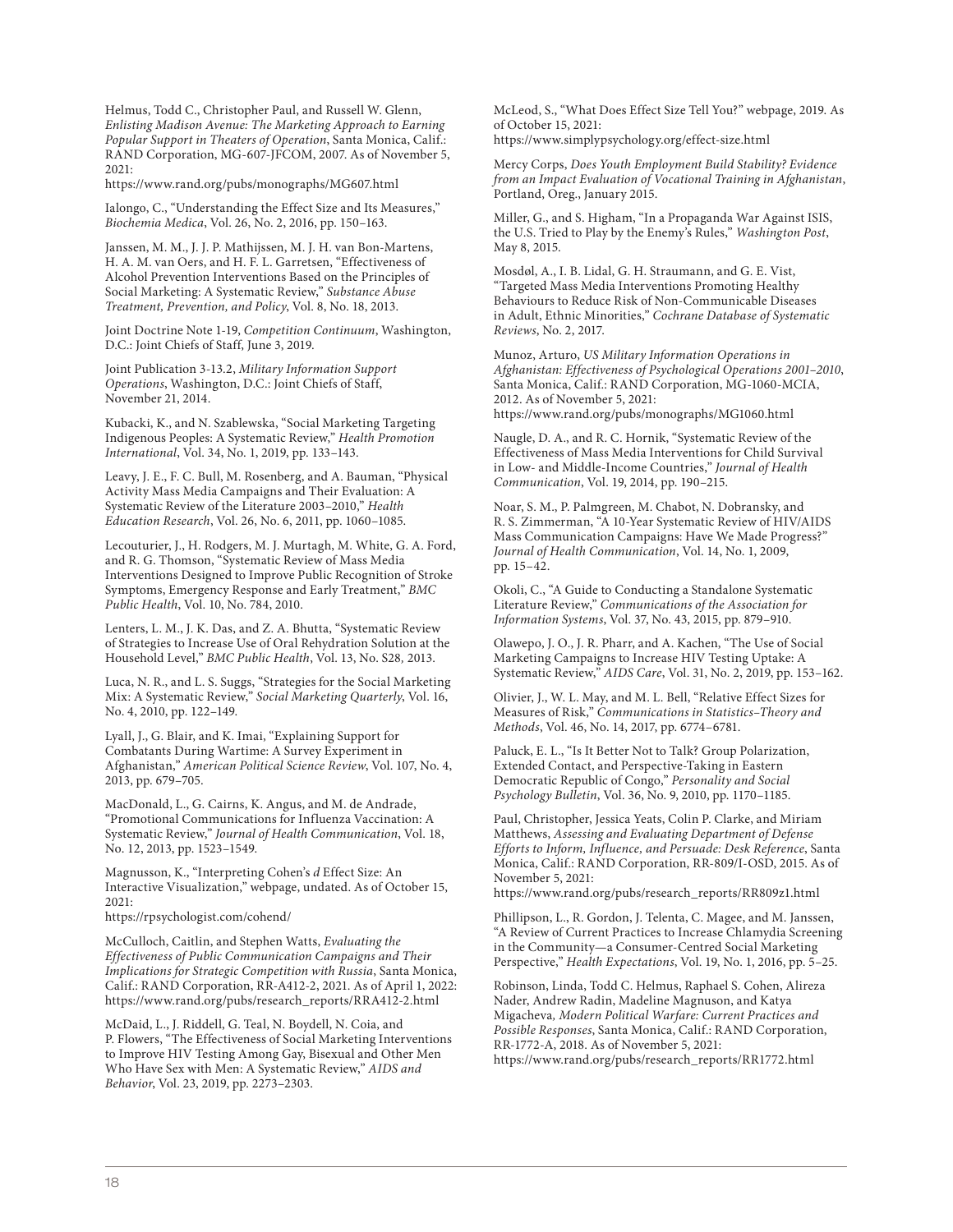Sawada, K., K. Wada, S. Shahrook, E. Ota, Y. Takemi, and R. Mori, "Social Marketing Including Financial Incentive Programs at Worksite Cafeterias for Preventing Obesity: A Systematic Review," Systematic Reviews, Vol. 8, No. 66, 2019.

Segell, G., "Propaganda and Intelligence: Iraq 2005–2007," Journal of Intelligence History, Vol. 13, No. 2, 2014, pp. 189–203.

Sistrom, C. L., and C. W. Garvan, "Proportions, Odds, and Risk," Radiology, Vol. 230, No. 1, 2004, pp. 12–19.

Snyder, L. B., and M. A. Hamilton, "A Meta-Analysis of U.S. Health Campaign Effects on Behavior: Emphasize Enforcement, Exposure, and New Information, and Beware the Secular Trend," in R. C. Hornik, ed., Public Health Communication: Evidence for Behavior Change, Mahwah, N.J.: Lawrence Erlbaum Associates, 2002, pp. 357–383.

Snyder, L. B., M. A. Hamilton, E. W. Mitchell, J. Kiwanuka-Tondo, F. Fleming-Milici, and D. Proctor, "A Meta-Analysis of the Effect of Mediated Health Communication Campaigns on Behavior Change in the United States," Journal of Health Communication, Vol. 9, 2004, pp. 71–96.

Sowden, A. J. "Mass Media Interventions for Preventing Smoking in Young People," Cochrane Database of Systematic Reviews, No. 4, 1998.

Sowden, A. J., and L. Arblaster, "Mass Media Interventions for Preventing Smoking in Young People," Cochrane Database of Systematic Reviews, No. 2, 2000.

Sweat, M. D., J. Denison, C. Kennedy, V. Tedrow, and K. O'Reilly, "Effects of Condom Social Marketing on Condom Use in Developing Countries: A Systematic Review and Meta-Analysis, 1990–2010," Bulletin of the World Health Organization, Vol. 90, No. 8, 2012, pp. 613–622A.

U.S. Department of State, "Global Engagement Center," webpage, undated. As of October 15, 2021: https://www.state.gov/bureaus-offices/

[under-secretary-for-public-diplomacy-and-public-affairs/](https://www.state.gov/bureaus-offices/under-secretary-for-public-diplomacy-and-public-affairs/global-engagement-center/)  global-engagement-center/

Vidanapathirana, J., M. J. Abramson, A. Forbes, and C. Fairley, "Mass Media Interventions for Promoting HIV Testing," Cochrane Database of Systematic Reviews, No. 3, 2005.

Wagner, T. H., "The Effectiveness of Mailed Patient Reminders on Mammography Screening: A Meta-Analysis," American Journal of Preventive Medicine, Vol. 14, No. 1, 1998, pp. 64–70.

Wakefield, M. A., B. Loken, and R. C. Hornik, "Use of Mass Media Campaigns to Change Health Behaviour," The Lancet, Vol. 376, No. 9748, 2010, pp. 1261–1271.

Wei, C., A. Herrick, H. F. Raymond, A. Anglemyer, A. Gerbase, and S. M. Noar, "Social Marketing Interventions to Increase HIV/STI Testing Uptake Among Men Who Have Sex with Men and Male-to-Female Transgender Women," Cochrane Database of Systematic Reviews, No. 9, 2011.

Werb, D., E. J. Mills, K. DeBeck, T. Kerr, J. S. G. Montaner, and E. Wood, "The Effectiveness of Anti-Illicit-Drug Public-Service Announcements: A Systematic Review and Meta-Analysis," Journal of Epidemiology & Community Health, Vol. 65, No. 10, 2011, pp. 834–840.

Wilson, L. M., E. Avila Tang, G. Chander, H. E. Hutton, O. A. Odelola, J. L. Elf, B. M. Heckman-Stoddard, E. B. Bass, E. A. Little, E. B. Haberl, and B. J. Apelberg, "Impact of Tobacco Control Interventions on Smoking Initiation, Cessation, and Prevalence: A Systematic Review," Journal of Environmental and Public Health, Vol. 2012, 2012.

Yadav, R.-P., and M. Kobayashi, "A Systematic Review: Effectiveness of Mass Media Campaigns for Reducing Alcohol-Impaired Driving and Alcohol-Related Crashes," BMC Public Health, Vol. 15, No. 857, 2015.

Young, B., S. Lewis, S. V. Katikireddi, L. Bauld, M. Stead, K. Angus, M. Campbell, S. Hilton, J. Thomas, K. Hinds, A. Ashie, and T. Langley, "Effectiveness of Mass Media Campaigns to Reduce Alcohol Consumption and Harm: A Systematic Review," Alcohol and Alcoholism, Vol. 53, No. 3, May 2018, pp. 302–316.